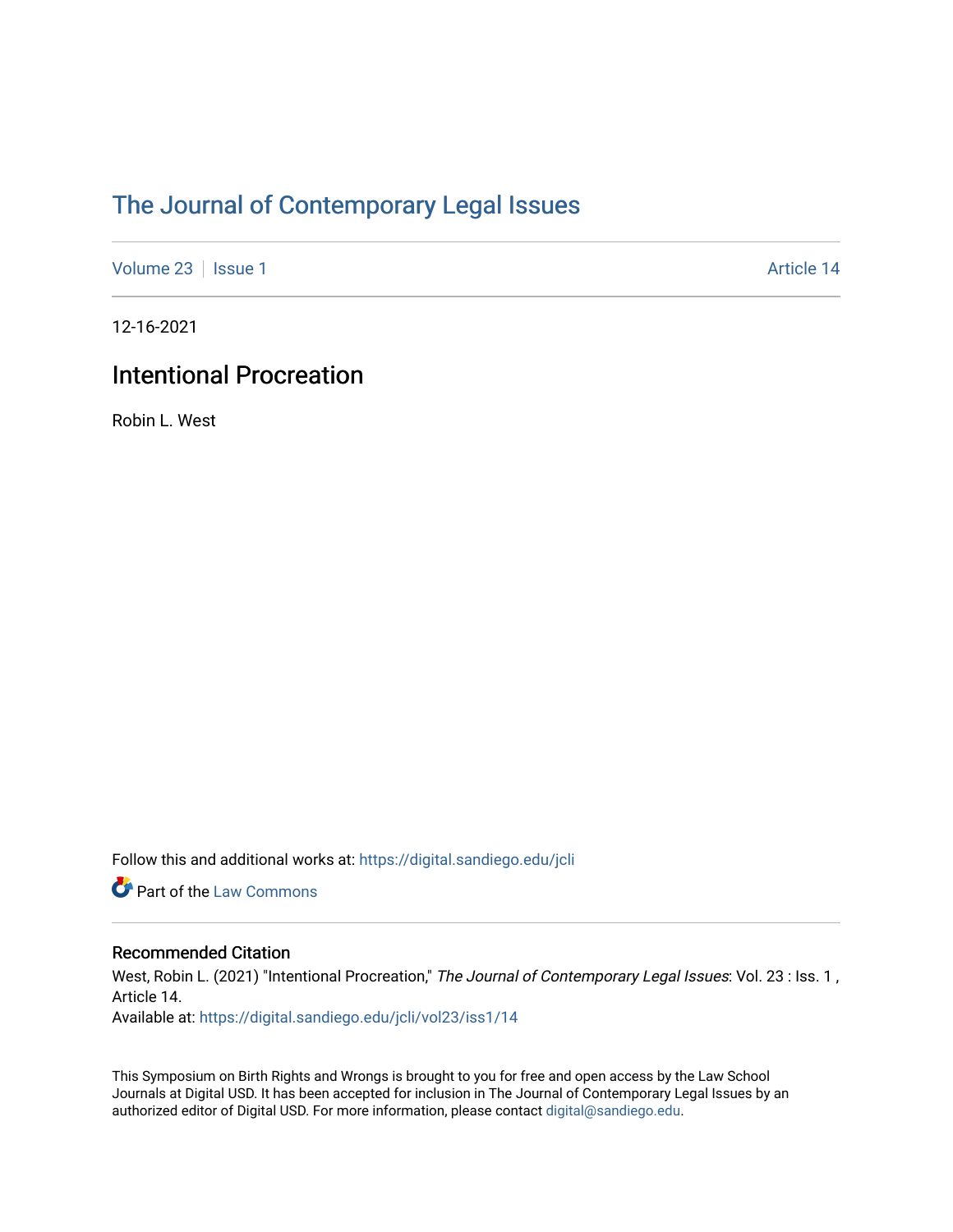### **Intentional Procreation**

#### ROBIN L. WEST\*

 Dov Fox's book *Birth Rights and Wrongs*1 makes the case for the negligence, causation, and injury.<sup>2</sup> Yet, typically, as things now stand, they are not.<sup>3</sup> Thus consider: a woman or a couple chooses to conceive, but cannot conceive a child.<sup>4</sup> Her interest in fulfilling her intention to conceive a child development, through judicial decision-making, of various torts that would respond to the disruption of intentional conception, contraception, gestation and childbirth, where those intentions are thwarted because of the negligence of professionals employed to assist or guide consumers of their services in reaching their reproductive goals. When that occurs, Fox argues, profound personal interests have been wrongly infringed, and that infringement should be compensated, according to well established tort-based principles of do so without the assistance of a third party. They enlist a professional (or commercial entity) to assist them toward that end. That professional malpractices—eggs are negligently lost, destroyed, or implanted in the wrong client, sperm is mislabeled or similarly lost or destroyed—and, as a result, the person or couple fails to conceive. She or they are thereby injured by virtue of the deprivation of the chance they would otherwise have had to has been compromised. Or perhaps a woman, a man, or a couple chooses not to conceive. They enlist a professional to assist in that choice, and that

 \* © 2021 Robin L. West. Frederick J. Haas Professor of Law and Philosophy Emeritus; Faculty Director, SJD Program.

 1. DOV FOX, BIRTH RIGHTS AND WRONGS: HOW MEDICINE AND TECHNOLOGY ARE REMAKING REPRODUCTION AND THE LAW (2019) [hereinafter FOX, BIRTH RIGHTS AND WRONGS].

<sup>2.</sup> *Id.* at 99–175.

<sup>3.</sup> *Id.* at 25–54.

<sup>4.</sup> *Id.* at 99–113.

<sup>7</sup>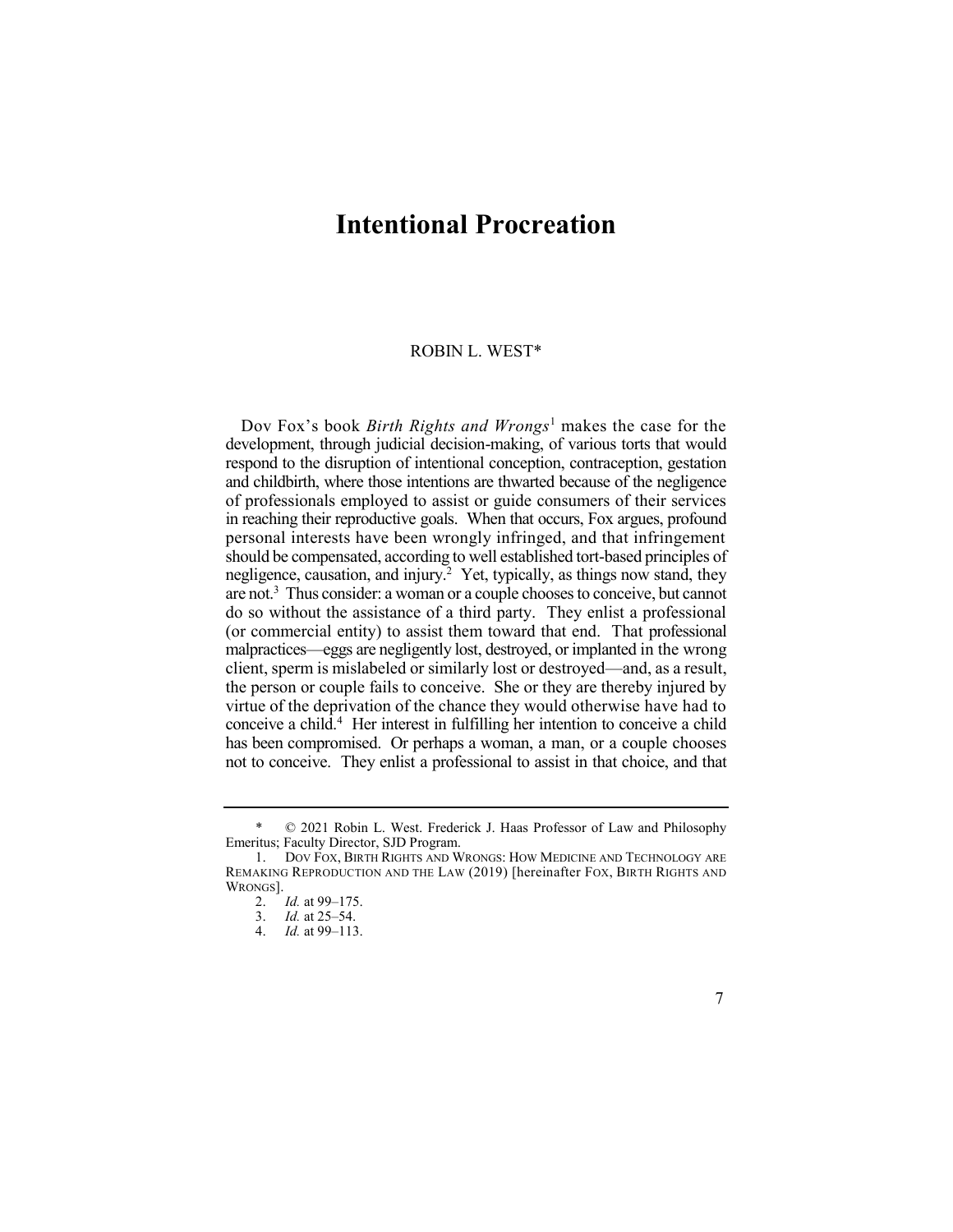professional malpractices—a tubal ligation or a vasectomy or an abortion is botched—and consequently the woman conceives, or a pregnancy continues. Whether or not she continues the pregnancy, she is injured: her intention to thwart either conception or gestation was itself thwarted, reproduction."5 Or, finally, I choose to conceive a healthy baby, or a baby with a profound mental illness.<sup>6</sup> A more troubling scenario: I wanted a and I bear a child that does not meet the criteria I have specified.<sup>7</sup> In all of resulting in what Fox calls a violation of her interest in avoiding "imposed with some particular constellation of attributes. I enlist a professional, but my plan is thwarted because of his or her or its negligence. I wanted a baby conceived with sperm donated by a healthy donor; the sperm bank negligently failed to discover—or worse, intentionally failed to disclose indicators of severe schizophrenia, and as a consequence I now have a child baby that looks like me, or shares my racial or ethnic identification. A medical professional or a commercial outlet, through negligence, thwarts that intent, these cases, I have been injured, because my interest in not having my reproductive intentions "confounded" has been thwarted.

 *reproduction imposed*, and *reproduction confounded*. 8 The interests, he life's meaning, pleasure, and value.<sup>9</sup> Our general interest in what we might way protected against invasion by tort law.<sup>10</sup> These interests should be Fox calls these three separate types of wrongs *reproduction deprived*, argues, which are thereby harmed, when these wrongs occur—interests in intentional conception, contraception, gestation, and childbirth—are basic. Our intentions to conceive, to contracept, or to conceive a child who possesses specified traits, are all central to our most deeply held life plans. They are founded in our most fundamental yearnings, and for many of us—obviously not all—their fulfillment constitutes a significant source of call—bringing these three interests together—*intentional procreation* is, therefore, at least as fundamental as our interests in privacy, or bodily integrity, or reputation, or freedom from fear, all of which are in some so protected, as well. For various reasons, however—including the common law's longstanding disfavoring of emotional or nontangible harms; courts' and judges' political and ethical worries about eugenics and race-driven consumer choices; and judges' and advocates' inability to grasp the profundity or simply the logic of probabilistic harms (the reduction of a chance of

<sup>5.</sup> *Id.* at 113–27.

<sup>6.</sup> *Id.* at 127–41.

<sup>7.</sup> *Id.* at 6–7, 151–60.

<sup>8.</sup> *Id.* at 99–164.<br>9. Alex Stein *For* 

 9. Alex Stein, *Foreword* to FOX, BIRTH RIGHTS AND WRONGS, *supra* note 1, at vii–viii, 14–16.

<sup>10.</sup> *Id.* at 14–24.

<sup>8</sup>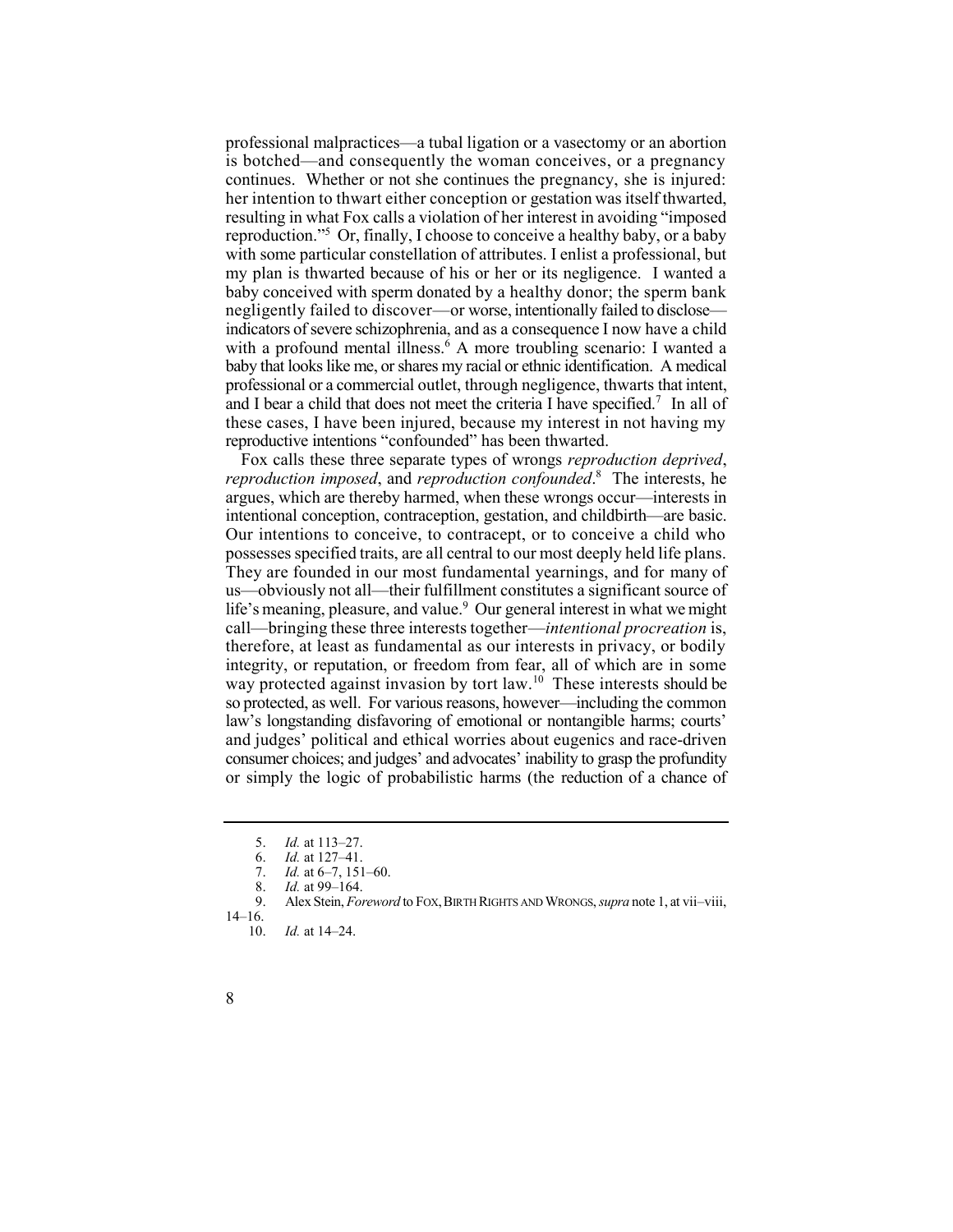the book<sup>11</sup>—what Fox calls *reproductive wrongs* have not been reproductive success), all of which are addressed in the various chapters of compensable. Fox argues that none of these reasons are persuasive. Therefore, tort law should evolve in a direction that aims to protect these interests against their negligent invasion by others.

A few others have argued likewise.<sup>12</sup> What makes Fox's book distinctive to reproduce in a particular way.<sup>13</sup> In each of the cases in which our intentions analogizing to Warren and Brandeis's impactful article from the 1890s<sup>14</sup> arguing for the existence of interests in privacy, and then for the construction of a handful of causes of action that might protect those interests against private infringement, Fox likewise argues here that these three interests in fulfilling our reproductive intentions exist, and that when they are negligently harmed the wronged party should have access to distinct torts even among these outliers, however, is his argument that the courts should do so *not* by simply changing the relevant law so as to overcome the standard litany of obstacles to recovery for these injuries: the longstanding pre-existing presumptions against recovery for emotional, economic, nonquantifiable or probabilistic harm, for example. Rather, Fox argues, what courts should do in these cases is fashion three novel causes of action, each of which protects one or another of the fundamental interests identified above: our interest in fulfilling our intentions to reproduce, not reproduce, or with respect to one of those goals is negligently frustrated, a wrong has been done the injured party, and if causation and injury are present, then recovery should follow. Therefore, we need a new cluster of torts, or causes of action, to reach these harms done to our reproductive intentions. By designed to protect them.<sup>15</sup>

<sup>11.</sup> *Id.* at 25–54.

<sup>12.</sup> Fox observes that this is a sizable gap in the literature, and my research bears it out. He notes the exceptions, mostly authored by students: Ingrid H. Heide, *Negligence in the Creation of Healthy Babies: Negligent Infliction of Emotional Distress in Cases of Alternative Reproductive Technology Malpractice Without Physical Injury*, 9 J. MED. & LAW 55 (2005); Joshua Kleinfeld, *Comment, Tort Law and in Vitro Fertilization: The Need for Legal Recognition of "Procreative Injury,* 115 YALE L.J. 237 (2005); and Fred Norton, *Note, Assisted Reproduction and the Frustration of Genetic Affinity: Interest, Injury, and Damages,* 74 N.Y.U. L. REV. 793 (1999).

<sup>13.</sup> *Id.* at 173. The argument is spread over the three chapters that argue for new torts for "procreation deprived," "procreation imposed," and "procreation confounded." *Id.* at 99–139.<br>14. San

 14. Samuel D. Warren & Louis Brandeis, *The Right to Privacy*, 4 HARV. L. REV. 193 (1890).

<sup>15.</sup> FOX, BIRTH RIGHTS AND WRONGS, *supra* note 1, at 57–60.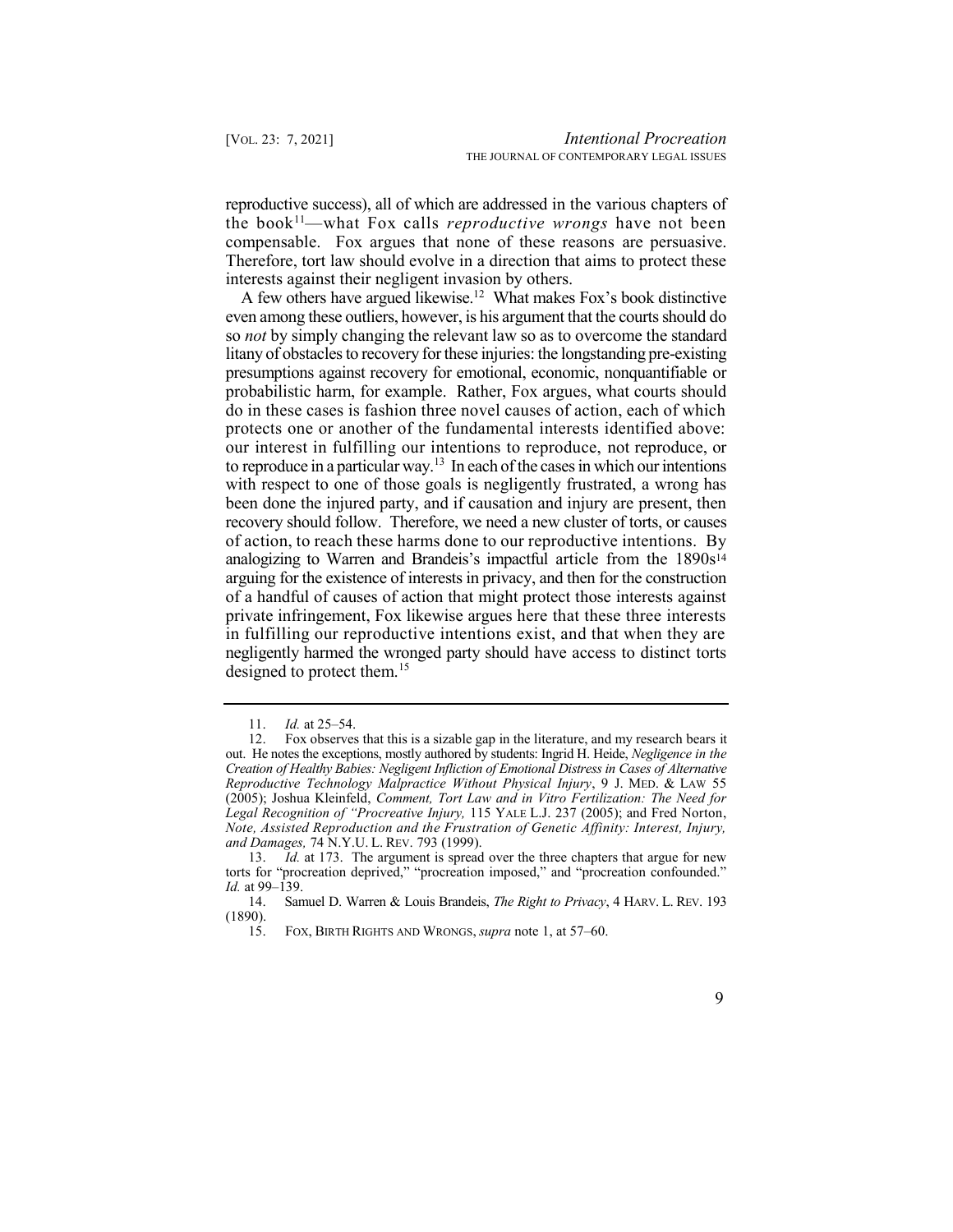That's the overall argument. It seems to me that whether or not the book reaches the level of impact of Warren and Brandeis's brief for privacy—and it might—the book is a success on several measures. It could well be a milestone, or at least a marker, in the doctrinal development of common law torts for injuries caused by the negligence of actors in the growing world of techno-reproduction. One can easily imagine that this book will be viewed and used as authoritative by judges and their clerks faced with claims that point toward reproductive torts, and thus one can see a role for this book in the common law judicial development of the body of law governing these distinctive harms. Second, and whether or not it reshapes the law, the book nevertheless puts forward an argument for the existence of a heretofore unnamed class of interests in reproductive autonomy: interests that in turn imply rights to avoid the wrongful compromise by private and interests is a significant contribution, regardless of whether or not judges take up the invitation in the immediate future to mold a body of tort law parties of reproductive intentions. The articulation of those possible rights that might protect them.

 I have two qualms about the overall project that I'll summarize here, to call the "truncating" effect of liberal legal [scholarship.](https://scholarship.16)<sup>16</sup> The critical then explore in the first two sections below, and then I'll conclude with a suggestion for future development. First, I worry that Fox's assertion of the existence of a fundamental right to intentional procreation suffers from something like what Roberto Unger and other critical legal scholars used idea was that doctrinal scholarship—in part because it is so overwhelmingly geared toward making moderate or incremental reform—tends to take the social world, as well as the bulk of existing law, as given. I will argue in the first section below that Fox's treatment of these reproductive rights and wrongs suffers from something like this truncating effect. Although Fox takes tort law to task for failing to recognize procreational torts, he never addresses critically the social facts, conditions, or narratives that prompt our sufferance and understanding of those harms: specifically, the practice of intentional procreation itself. That practice could use more critical examination, but the overriding need to refashion the law in such a way as to compensate for the harms sustained while engaging in it might have blinded Fox to that need. It's a shame: it's if nothing else a lost opportunity. Second, I worry that Fox's reform proposal also carries what critics used

 16. *See* Roberto Unger, *The Critical Legal Studies Movement*, 96 HARV. L. REV. 561, 561–82 (1983). For a similar critique of traditional doctrinal scholarship, *see* PAUL KAHN, THE CULTURAL STUDY OF LAW (1999) and Pierre Schlag, *Normative and Nowhere to Go*, 43 STANFORD L. REV. 167 (1990). For a review and response to the "truncation thesis' in critical legal studies, *see generally* ANDREW ALTMAN, CRITICAL LEGAL STUDIES: A LIBERAL CRITIQUE 139–47 (1993).

<sup>10</sup>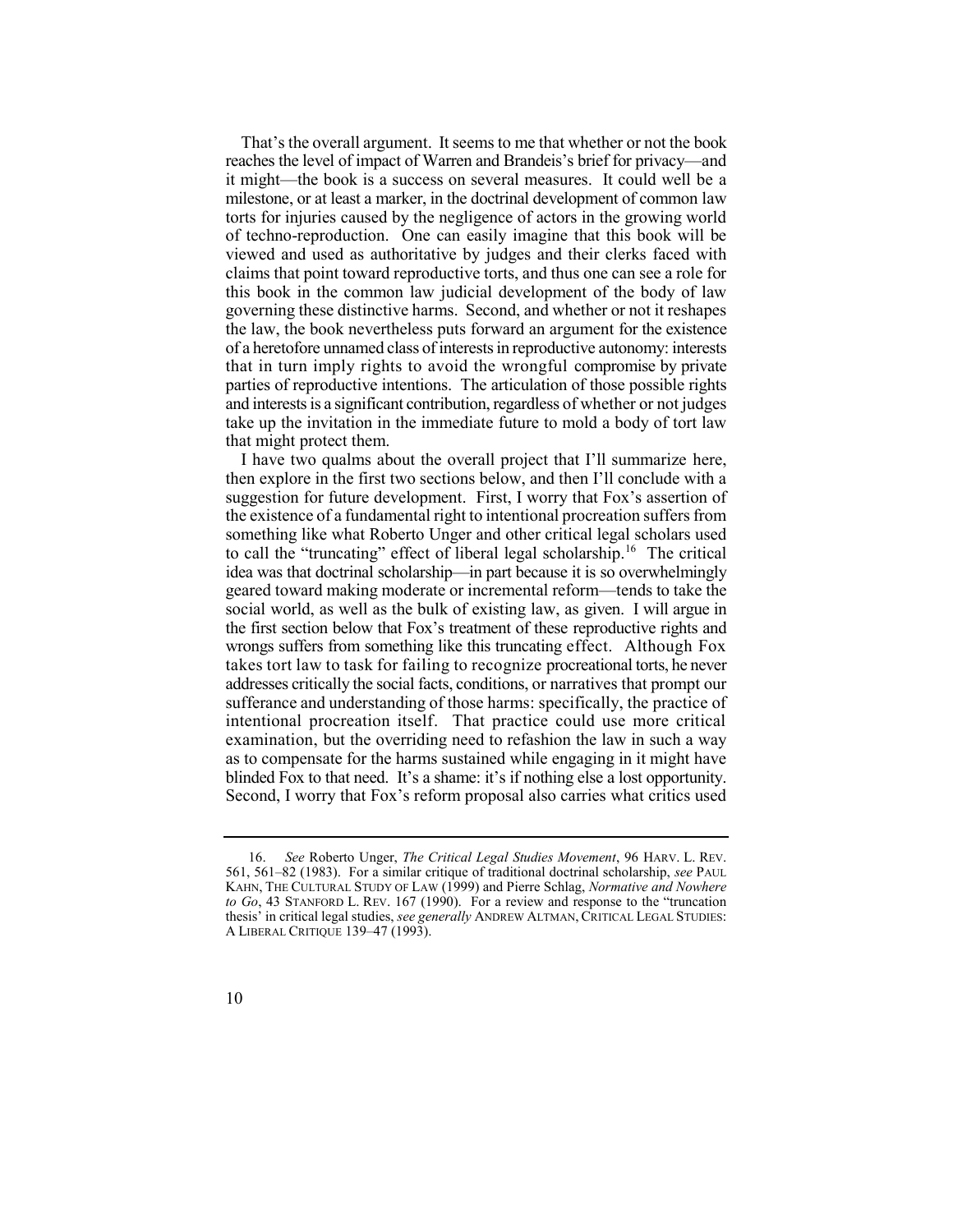to call "legitimation costs"<sup>17</sup>: if we reform tort law so as to compensate thereby legitimate the sufferance of uncompensated harms sustained by a far larger class of similarly situated people. In the conclusion, I'll backtrack addressed through a reform of tort law that is more conventional than that which he has suggested, and perhaps less likely to run truncating and for these reproductive harms in the way in which he argues, we might a bit, and suggest that neither of these objections is fatal to Fox's project, but that they may imply that the wrongs that concern Fox might be better legitimating risks.

#### A. INTENTIONALITY IN PROCREATION AND SOCIAL CRITIQUE

 Let me begin with the possibility that Fox's doctrinal focus shortchanges —or "truncates," to use the old critical term—the possibility for critique of the social context that gives rise to the need for precisely the doctrinal change he proposes. Again, Fox's book addresses a perversion of an increasingly commonplace social practice: he is focused on acts of negligence that thwart the fulfillment of the intentions of parents or would-be parents reproduction. For the most part, Fox shows, these acts of negligence are not viewed as compensable. They should be: tort law's basic principles of duties of care, causation, and injury all point toward liability. Therefore, tort law should self-correct. We need tort recoveries for the various ways in which our reproductive intentions are negligently thwarted by the omissions or commissions of the professionals or vendors we employ to taken; I think it is. There does, however, seem to be something pretty sizeable missing from Fox's otherwise thorough legal analysis of this phenomenon, which does indeed call to mind those old critical complaints about how doctrinal scholarship of this kind brings in its wake the "truncation of critique." The elephant in the room that is left unexamined by Fox's focus on the legal doctrine around techno-reproduction and his proposed reform of it, is the very social reality that seemingly demands legal recourse – the practice of intentional procreation itself. The book suggests a reform that would address some of the harms attendant to this seeking technologically assisted conception, contraception, gestation, and help us fulfill our reproductive intentions. Fox's conclusion may be well

 17. *See, e.g.*, Mark Kelman, *Choice and Utility*, 1979 WISC. L. REV. 769 (1979); Robert Gordon, *Unfreezing Legal Reality: Critical Approaches to Law,* 15 FLA. ST. U. L. REV. 195 (1987).

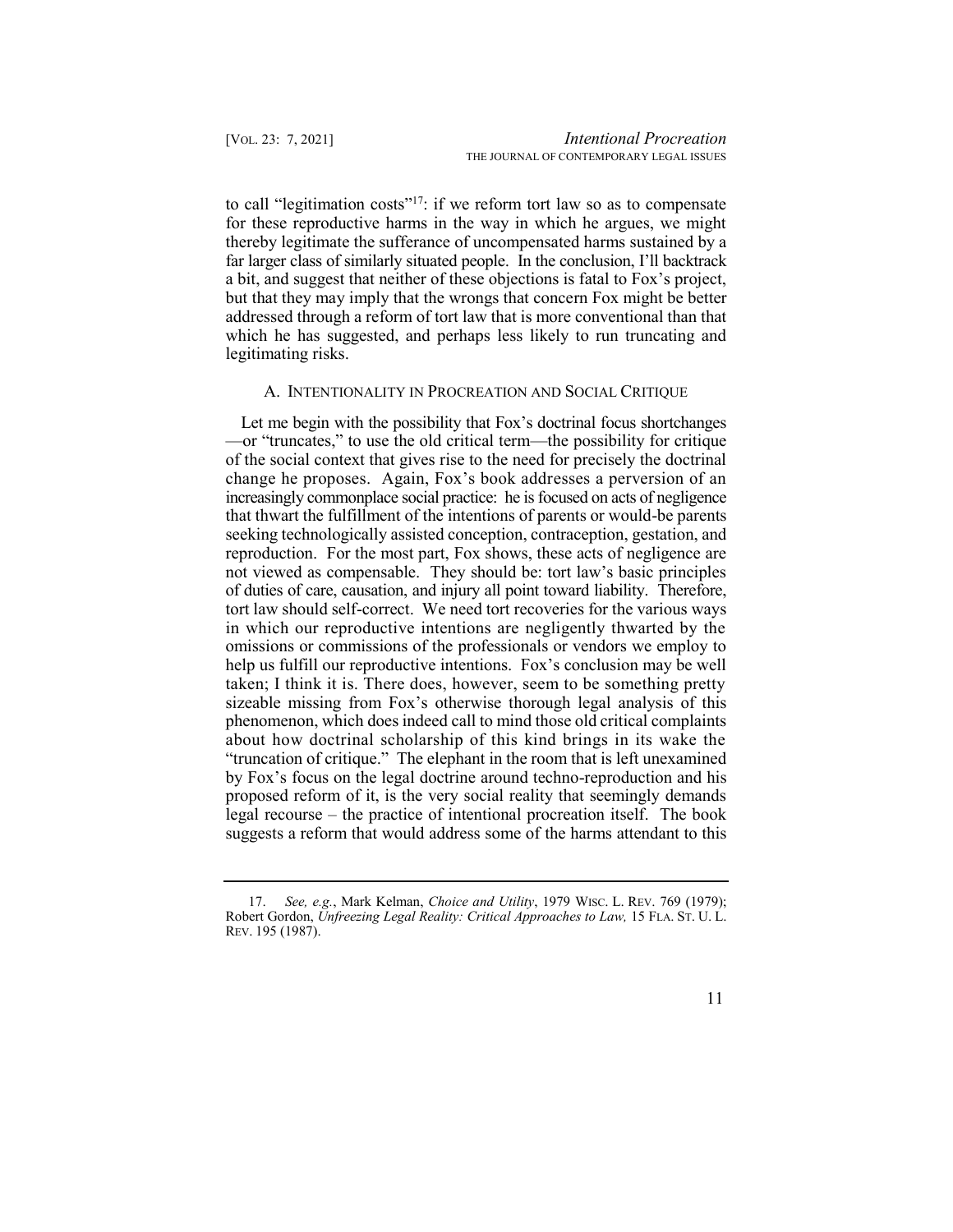practice, but leaves the practice within which those harms recur, basically unaddressed.

 To be clear: the "practice" that I'm claiming is unaddressed in this book, and which I think is crying out (and overdue) for critique, is not simply the practice of technologically assisted reproduction, although it is of course in part that. I mean, rather, the more pervasive and less obvious "practice" of intending various reproductive outcomes. The "practice," in other words, that I think is directly implicated by Fox's critique of law, but which is not itself critically examined, is the entirety of the "practice" of first *intending* one reproductive or contraceptive result over another, then planning for that result, and then living in accord with that intended physically disabled child.<sup>18</sup> No one in these actions or potential actions is parents or would-be parents who sue for these injuries are not declaring to the world that they do not love their children, or that their children are the source of their anguish, or that a childless adulthood is an injury for which compensation is due. Rather, Fox argues, they are suing for the thwarting of their reproductive intentions or, put differently, for the distinctive all intended to have no children, or a child, or a different child, or a well child, and that intention has been thwarted at least in part and maybe result. The injury, Fox takes pains to emphasize, when these intentions are thwarted because of a professional's malpractice, is not the injury of not having a child, or of having a child, or of having a mentally ill or claiming (or contesting) that the state of being childless is itself an injury, or that the costs of having a child outweigh the delight of having one, or that being borne disabled is worse than not being borne at all. These harm done to their intentions regarding procreation. These plaintiffs had entirely by someone's negligence, and therein lies the injury.

 So, it is the practice of *intentional procreation*—the practice of forming and acting on intents to live one's reproductive life in a certain way—and

<sup>18.</sup> The focus on intentionality and planning is sustained throughout the book. For just a few examples, *see, e.g*., FOX, BIRTH RIGHTS AND WRONGS, *supra* note 1, at 14–15 ("vital human goods (of equality, autonomy and wellbeing) give distinct reasons to care that individuals be able to choose whether, when and how to reproduce*"*); *id*. at 15 ("making these decisions helps a person live well"); *id.* at 16 ("developments in medicine and technology separate sex from conception; biology from brute luck; and genetics from gestation or childrearing. Birth control, surrogacy, sperm banking, egg freezing, and embryo selection don't just enhance control over whether when and how to reproduce. They reveal distinct interests in choosing pregnancy . . . parenthood . . . and particulars"); *id.* at 18–19 (describing the "interest in choosing whether or not to have children" as "crucial to understanding and expressing oneself"); *id.* at 61–62 (emphasizing the interruption of intentionality and planning in various torts as crucial to injury); *id.* at 165 (contrasting role of choice with role of fate in reproduction). The argument that plaintiffs in even wrongful birth and wrongful life actions are not claiming that the life itself is more injurious than "never having been born at all" is made explicitly at 43–47.

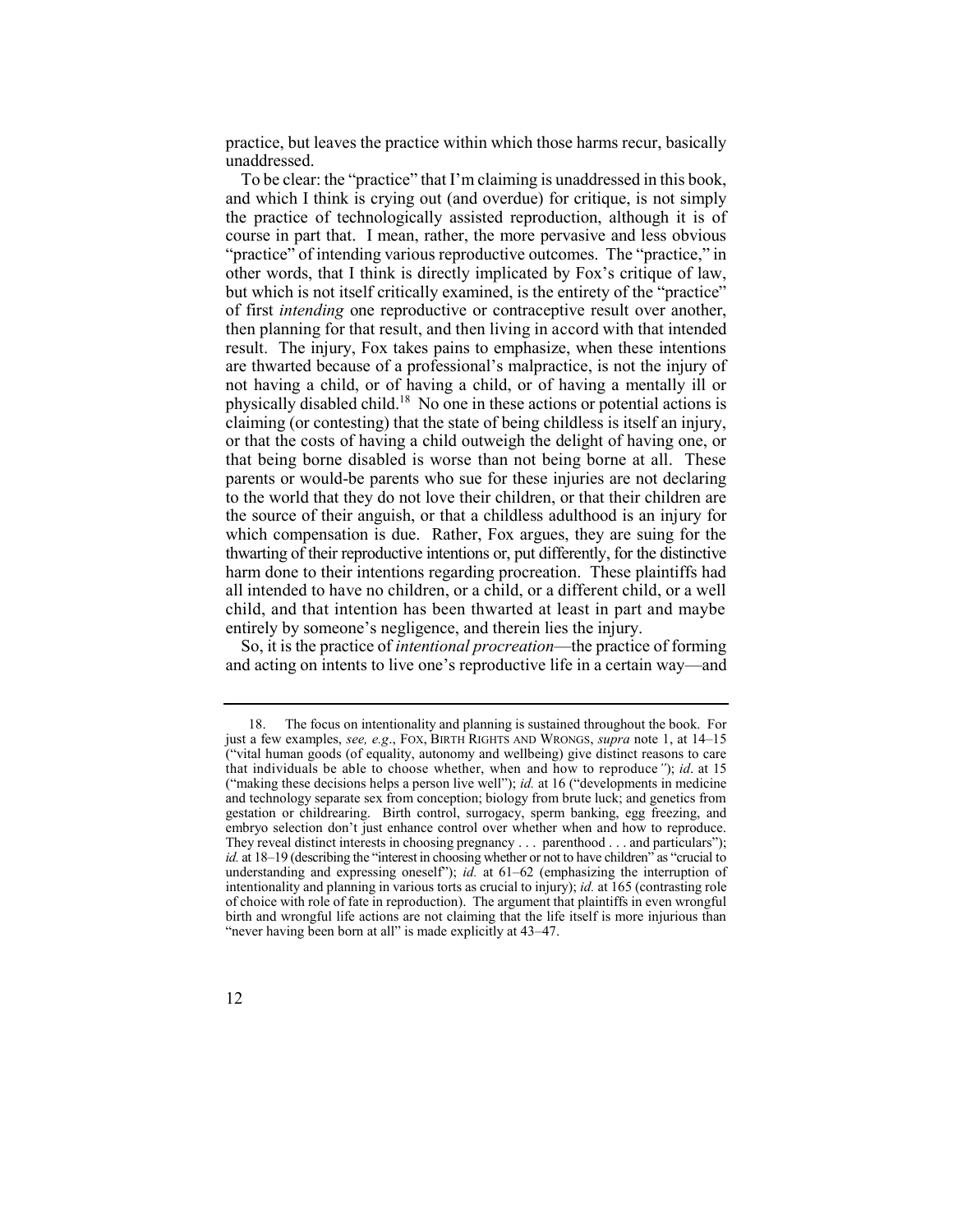*not* the practice of reproducing, or contracepting, or raising children per acts occur?<sup>19</sup> What does it mean to even have procreative intentions, and se – that is the social practice which is distinctively injured by these reproductive professionals, and then neglected by tort law's myriad failures. The question, then, which I think Fox neglects—or which is truncated, to borrow Unger's word—is what is the nature, origin, and consequences of *this* practice, or this way of being, that is injured, when these negligent what does it mean to so highly value them, and for them to be so palpably *present*, and so precious, as to be what's injured, when those intentions are thwarted?

 I don't think the answers to these questions are at all obvious. I suspect the societal shift toward widespread engagement with the practice of intentional procreation—assuming for a moment that we have made that shift—marks a profound transformation of our intimate and familial lives, and I wish Fox's book had explored it more deeply. Contraception and conception are, of course, sometimes profoundly intentional states of being: gay men, lesbians, trans men, trans women, and others who self-identify in gender nonconforming ways, as well as a vast number of straight cis men and women who are either not in sexual partnerships or not fertile, and who wish to parent, will indeed often or typically form extremely precise, focused, reproductive intentions and then act on them, and they often act on them by accessing the very commercial and professional entities that are the target of Fox's critique. In a dramatic late-twentieth century transformation, it is now true that for many people—a now-sizeable percentage of parents—the entire experience of reproduction has everything to do with these intentional acts, and has virtually nothing to do with sex or sexuality at all.

 Nevertheless, there still remain plenty of people for whom conceiving, gestating, and parenting are not particularly intentional acts. Look at some examples of what I'll call "nonintentional procreation." First a good deal of the procreating and then the parenting that happens in the world is forced, or at least coerced. "Intentions" are nowhere in sight. Women and girls are still forced to marry, forced to have intercourse, forced to finish the pregnancies that ensue, and then forced to bear and raise the children

 19. Fox's brief discussion of the cultural and technological *causes* of the rise of choice, and the demise of chance—followed by backlash against choice—in reproduction, is found at FOX, BIRTH RIGHTS AND WRONGS, *supra* note 1, at 33–35 (crediting the birth control movement, and primarily the invention of oral contraceptives, for the move to choice, and then the family-values movement for the backlash.).

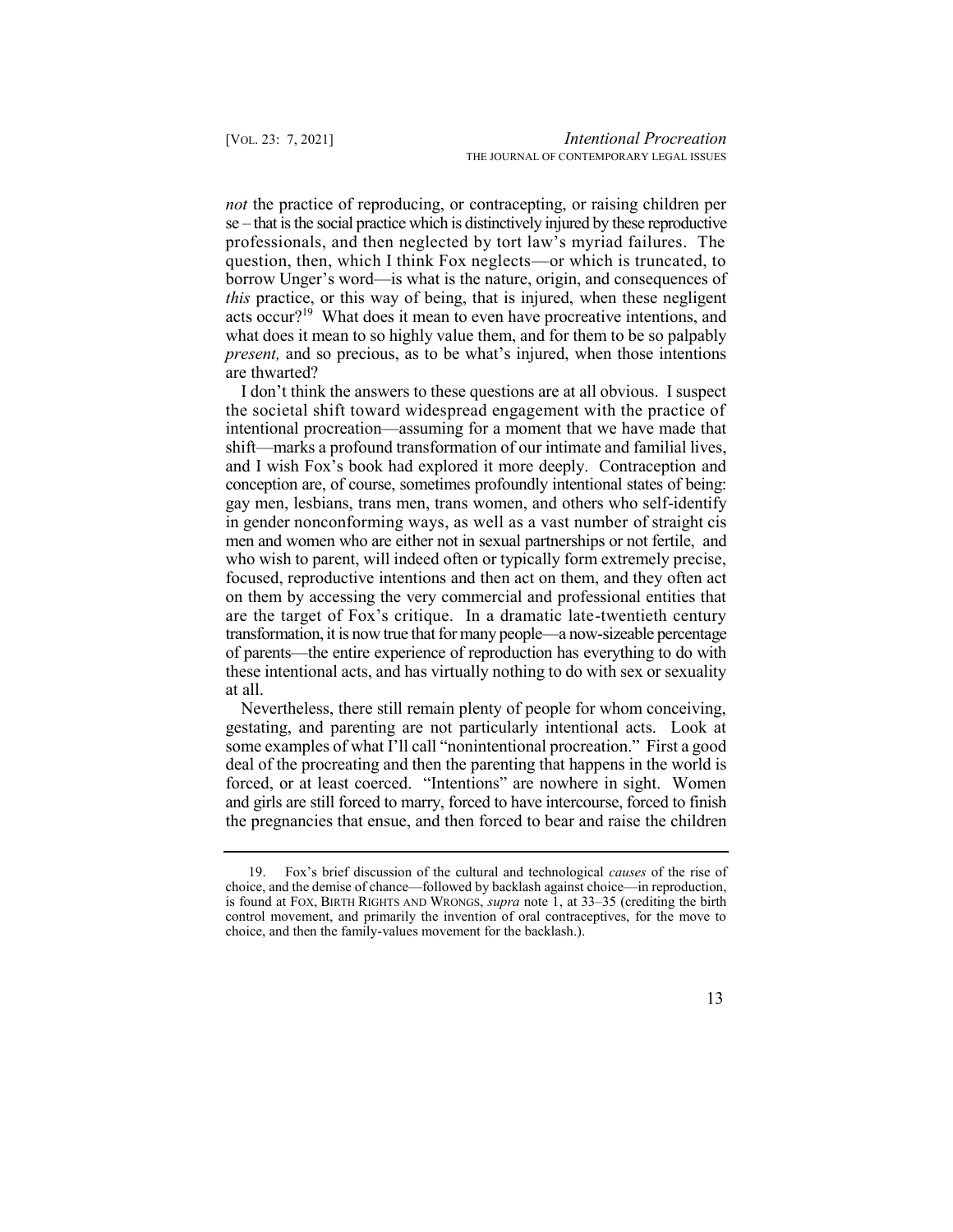that result.<sup>20</sup> But there are other circumstances as well in which procreating odds of failing to use any at all.<sup>21</sup> Or we didn't think about it one way or pregnant we warmed to the idea, or perhaps because we moved from a state not fully "intentional," but it was not necessarily a tragedy either; a woman or a man in any of these scenarios may in fact have found her true calling. (Think of the movie *Waitress,* but without the million-dollar tip from the cranky old rich customer with the heart of gold). A woman or man in this scenario might feel that, far from intending anything, she more or less lucked into the parental role. A third scenario is not so lucky: a parent might feel that the parenting, albeit not the conception and gestation, was something she or he got "stuck with." Maybe she conceived and bore a child assuming the burden would be equally borne by her partner, her family, or her community, and instead she found herself parenting very much on her own. She sure didn't intend *that*. "Forced into," "fell into," "lucked into" or "got stuck with" are all somewhere short of "intended to" conceive or parent. For many people, in other words, there simply wasn't any intention—any moment in which an intention is formed—that preceded conception, gestation, birth, or childrearing. And so, there just weren't any intentions that could have been thwarted or injured by anyone's malpractice. Many of us conceive, gestate and parent, but only a subset engages in the intentional procreation suggested by the logic of Fox's and parenting is a far cry from intentional, even in formally liberal and nonpatriarchal societies. Many of us who are parents fell into it, so to speak, rather than stepped into it. We weren't seeking to *avoid it*, but we weren't seeking it out either. Rather, we conceived recklessly, perhaps misjudging the odds of a less than reliable method of birth control, or the the other. Then, perhaps because of a moral opposition to abortion, or perhaps because we weren't able to afford or obtain one, or perhaps because once of ambivalence to one of acceptance or even affirmance, we continued the pregnancy, and eventually gestated and bore a child. The conception was account of the injuries sustained when those intentions are thwarted.

 Intentional procreation does, however, seem increasingly entrenched, not as a practice, but as an *ideal*—seemingly for everyone, and most emphatically for everyone in those cultures that have commodified the

 20. *See* Sneha Barot, *Governmental Coercion in Reproductive Decision-Making: Seeing it Both Ways*, 15 GUTTMACHER POL'Y REV 7 (2012), [https://www.guttmacher.org/sites/](https://www.guttmacher.org/sites) default/files/article\_files/gpr150407.pdf [[https://perma.cc/L6TQ-2EXK\]](https://perma.cc/L6TQ-2EXK).

 21. Thus, the clear findings that increased and responsible use of contraception is the surest way to bring down both the abortion rate and the rate of unwanted births. *See*  Joerg Dreweke, *New Clarity for the US Abortion Debate: A Steep Drop in Unintended Pregnancy Rates is Driving the Abortion Decline*, 19 GUTTMACHER POL'Y REV. 16 (2016), [https://www.guttmacher.org/sites/default/files/article\\_files/gpr1901916.pdf](https://www.guttmacher.org/sites/default/files/article_files/gpr1901916.pdf) [\[https://perma.cc/](https://perma.cc) N7EP-FGZU].

<sup>14</sup>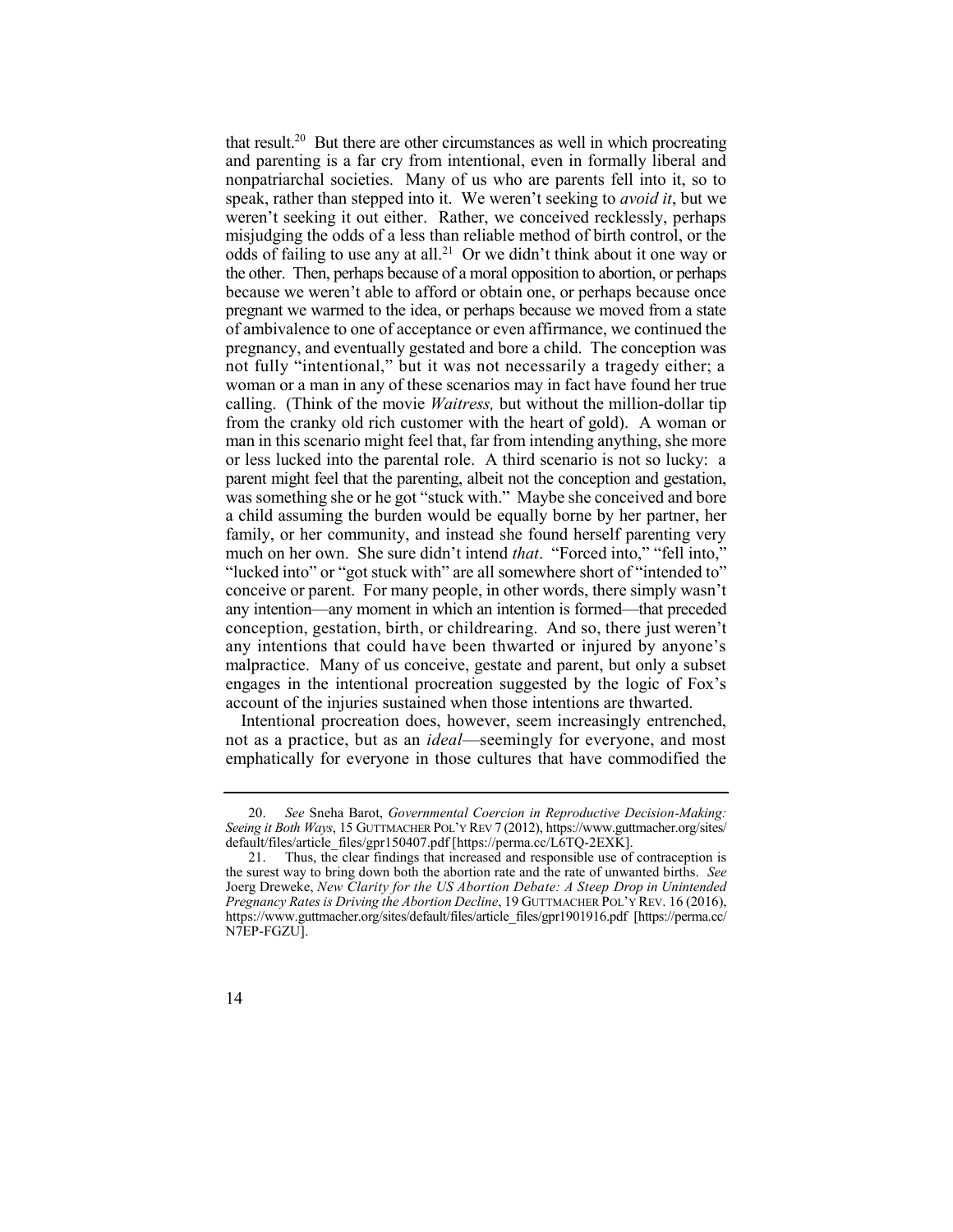services that facilitate it. We are all now encouraged to partake in kind. It is that shift that I want to highlight, and which I think Fox might have usefully explored. The shift in our shared positive morality toward and has done so now for almost a century.<sup>22</sup> But the phenomenon certainly of having a thought-through plan for covering the costs of their future young adulthood experiences, including their college tuitions; *and* of doing all of this intending and planning before the first child is even in utero have all become deeply familiar bromides, so familiar perhaps as to seem natural and necessary. It has become a core, central tenet of our positive and liberal morality. This is how to have children *responsibly.* We teach our children the wisdom of "safe sex," which means, of course, contracepted sex, if they want to ward off unwanted pregnancy, but also means so much more: it counsels familiarity with and use of birth control technology as the first step of a complex process of intentional and responsible—because planned—parenting. The point of intentional procreating, and of the moral rules we've built around it, in other words, is not only to prevent unwanted pregnancies, and the abortions or unwanted births to which those pregnancies lead. It also means planned parenting. It means only having children that intentional procreation, and to steer clear of the other, more accidental the encouragement and endorsement of intentional procreation, and away from accidental or unintentional procreation, has quite vividly changed not only our norms around conception, but also our norms around the parenting that follows. It seems to me a piece of our now-conventional morality around reproduction is that—whatever might have been the case in the past—in the world we live in now, with available and reliable birth control, before we find ourselves with a baby at the bosom or a child in the house, we should first have *intended* to have had that baby. Planned Parenthood, of course, advocates family planning with admirable zeal, extends well beyond anything that can be credibly attributed to their influence. Whatever the morality or politics of legal abortion, the *desirability* of having only planned as opposed to unplanned children; of having "control" over their births, spacing and sequencing; of having children only at a point in mature adult life where parenting of young children fits into a rational life plan; of having children only if and when one can afford to raise them; of having a moderate or small rather than large number of children; and

<sup>22.</sup> Fox correctly notes that the U.S. Centers for Disease Control and Prevention ranks family planning "among the "ten great public health achievements" in the twentieth century." FOX, BIRTH RIGHTS AND WRONGS, *supra* note 1, at 15, 181 n.28.

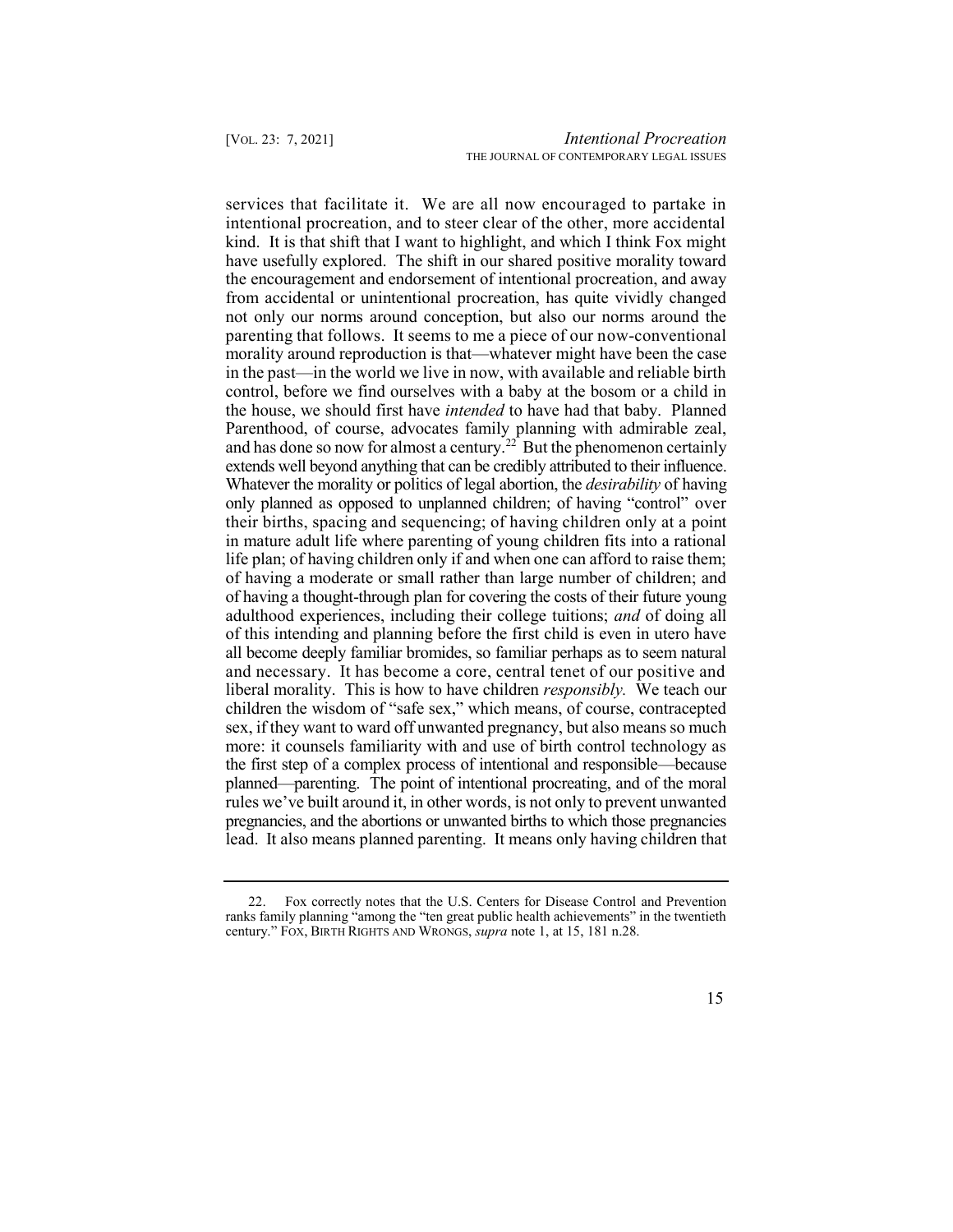are fully intended. It means, affirmatively, to have children when you intend to, and, by implication if not explicitly, to only intend to do so when you can do so responsibly, which means, basically, when you can afford it. This is the kind of parenting we should engage in, whether or not we do.

 But even if many of us have procreational intentions, and even if our common positive morality has followed suit, does it follow that we have a fundamental interest in having those intentions protected? It seems to me that even just the basic coherence of Fox's argument that these not only upon the fact that we *have* made this shift in our common or positive morality around parenting, but that the shift is also laudable— that we not only do but should now think of intentional procreation as good, or at least as far better than the other kind. We don't, after all, have a deep fundamental interest in *all* of our intentions, even important ones. If we intend to sail around the world, and we hire a sailing instructor who proves to be negligent, so our intent to sail is thereby frustrated, we may thwarting our intention to sail will not be one of them. Likewise, if we intend to cure cancer, and hire an SAT tutor as a first step toward a first- rate science education that will set us on this life course—even if the SAT tutor negligently malpractices, thwarting our intention to cure cancer will not be recognized as a separate cause of action. Why are intentions to procreate, or not, or to procreate in a certain way different from intentions they are not only intentions that matter hugely—so might intentions to sail or cure cancer—but that they are intentions we *should* form, and then should have, as a precondition to procreating or contracepting, such that once we have them, they should not be negligently thwarted. Intentional procreation is or should be a fundamental interest, then, because of the intentions should be protected against negligence depends quite heavily have various contract- or tort-based claims against the instructor, but to sail the world or cure cancer? I am not sure, but I think it must be that centrality and importance of intentional *procreation*—unlike, say, intents to sail or cure cancer—in our lives.

 Significantly, it is not only the "procreation" side of the "intentional procreation" formula that is necessary for this to become a fundamental interest; it is also the intentionality side. Thus, parenting alone is not the interest at stake, nor is conceiving or contracepting. Not *all* parents of mentally ill children have a right to assistance with the extraordinary costs of raising those children; likewise, nor do all women with an unwanted pregnancy have a right to compensation for the unwanted pregnancy. It is the thwarting of the intention to conceive or contracept that gives rise to the cause of action—the parent with the mentally ill child has been *wronged* (if at all) because of the negligent behavior that caused a rift between his intentions and his reality, the woman who finds herself pregnant because of someone's negligence has a cause of action because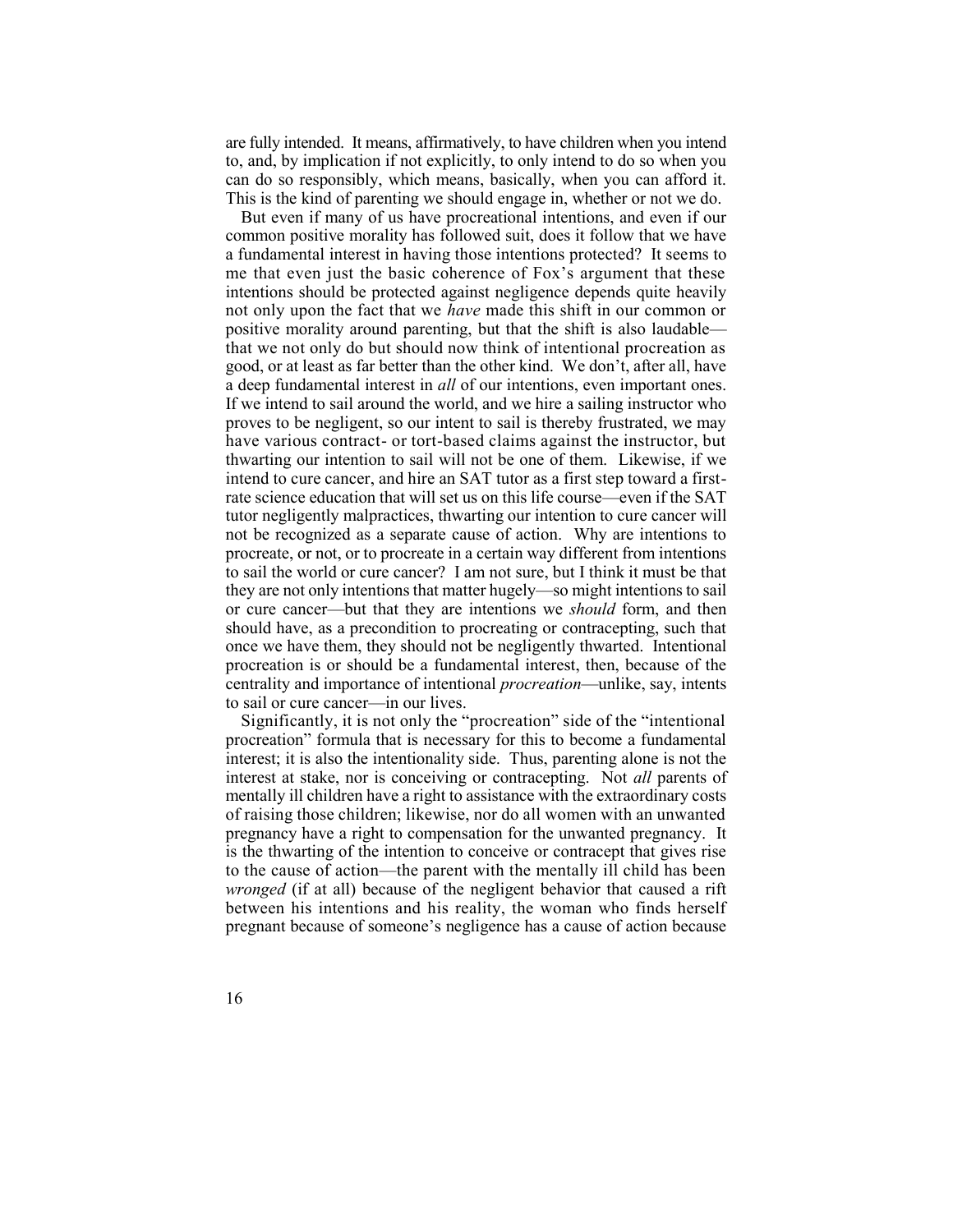of her thwarted intent to contracept, not just anyone with an unwanted pregnancy. The premise of Fox's argument, in other words, isthat intentional procreation is a fundamental interest that should be protected through tort against negligent invasion—not "fundamental intentions" across the board, and not "procreation" across the board. The interest protected is the interest in procreating or not in accordance with one's formed intents. That is the interest that Fox claims many of us now have—just as we now have interests in privacy—and which should be protected against negligent harms.

 The point is not only, then, that many of us do in fact have these intentions; it is, further, that all of us should. It is because these are good intentions to hold and to stick by that their infringement constitutes, or should constitute, a tortious harm. Thus, at least part of what Fox seems to mean by the claim that we all have a deep and distinctive fundamental interest in intentional procreation—even if we don't have a fundamental interest in our intentions across the board, and even if we don't have a fundamental interest in procreation across the board—is not only that many of us do in fact engage in this practice of intentionally procreating or intentionally not procreating, but also that we should do so, and it is because we should do so that it might form the basis of a tort action when those intentions are thwarted.

 Once put this way, it might be a little clearer what's missing from the overall argument, and how the "truncation" of doctrinal scholarship might be what obscured it. In brief, it seems to me that the two claims implicit in Fox's argument—that this is the kind of procreating we *should* do, and that this kind of procreating is in turn an activity that should be protected by law against negligence—are two sizeable assumptions, both of which need to be both articulated and defended. I think that they may be right, and I would be predisposed to agree with them. But neither of them is very quickly to a third claim: that intentional procreating should be protected through tort law against private invasion by negligent third the first two assumptions are also problematic, and it is those two assumptions that receive only truncated analysis. They need, and deserve, much more. much articulated, much less defended in Fox's book, which instead moves parties. That third claim is what is vigorously defended in the book. But

 Let me just sketch out, here and in the next section, a couple of reasons to be skeptical. First, and most basic: is intentional procreation, as a practice, one that we ought to value, and value so highly as to protect these intentions against negligence? Is it as good as our conventional morality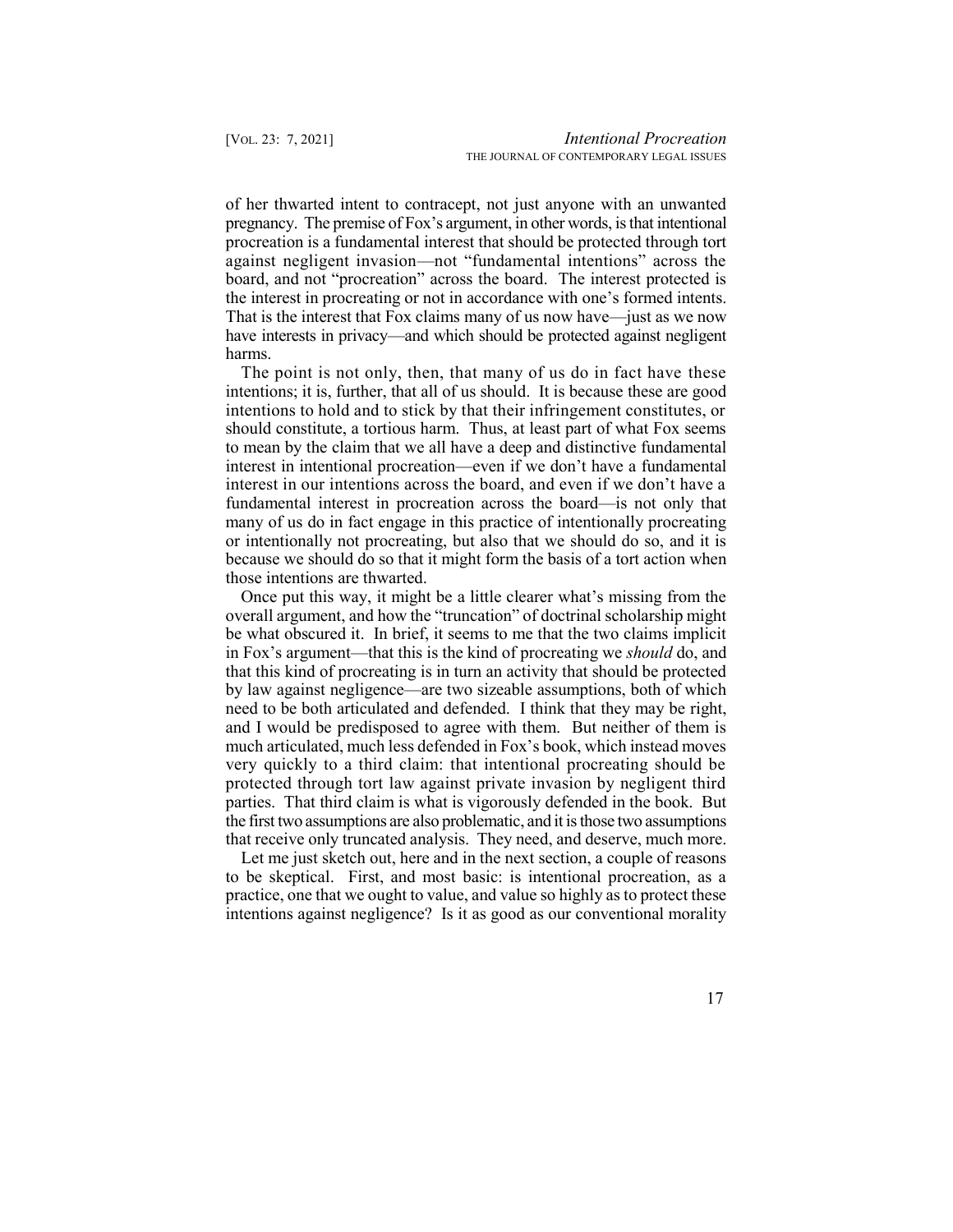now holds it to be? Again, of course, accidental or unintentional procreation is neither an option nor a danger for many people: gay, trans, unpartnered, or infertile cis men and cis women who wish for either an adopted or genetically connected baby do not have the option of "leaving it to chance." Nevertheless, many couples and individuals not in those subgroups might well choose to not choose, and many others may not give it any thought at all. The non-choosers among us might conceive or not; we might parent or not. Intentionality might not be a part of it. Choosing not to choose or never confronting the choice is clearly a mind-set and way of life that is very different from forming an intention to conceive and then doing all in one's power to make it happen. One consequence of our relatively newfound embrace of the value of intentional procreation is that this mindset around unintentional reproduction described above—an actual preference for the accidental kind, or an unthinking inclination toward it—has come to seem profoundly reckless.

 Might this conventional view—that intentional procreation is an unalloyed good, and unintentional or accidental procreation a sign of recklessness or just a sloppy life—warrant re-thinking? First, the extraordinarily high premium we now put on intentional procreation might overstate, and by a significant measure, the value to be had, both material and spiritual, around *all* planning in life, not only planning around family. What do we to welcome.<sup>23</sup> We also, though, may lose—and may become so guarded lose when we insist on a mapped out, intentional "life plan?" The question answers itself: to some degree, we lose the pleasures of spontaneity and fortuity, which may not be trivial. When we hitch our personal wagon to the promised rewards of the well-planned life, we lose an appreciation of the place of fortuity, luck, randomness, and the unexpected; randomness, luck, and fate all loom as threats to ward off rather than unexpected turns and possessive of our plans and intentions that we never have the chance to acquire—the humility and sense of connectivity that might come from relinquishing control over one's fate. We may lose the ability to contemplate with equanimity rather than anxiety the wild, natural and otherwise, and to honor the limits of willpower over fate. The value of willfulness, of intentionality, and of the ability to form a plan and then stick to it might just might—be best not endorsed unequivocally but balanced again the values of a developed capacity for surrender, for living with connectivity

<sup>23.</sup> Think by analogy of the fairly familiar danger of having too rigid a "research agenda" when beginning an academic career: what is lost are the insights to be had from serendipity, from following a thought down unanticipated paths, from free reading, without consideration of the costs of departing from an agenda, alertness to the unexpected turn of an idea or argument. The same might be true of the too-well planned life.

<sup>18</sup>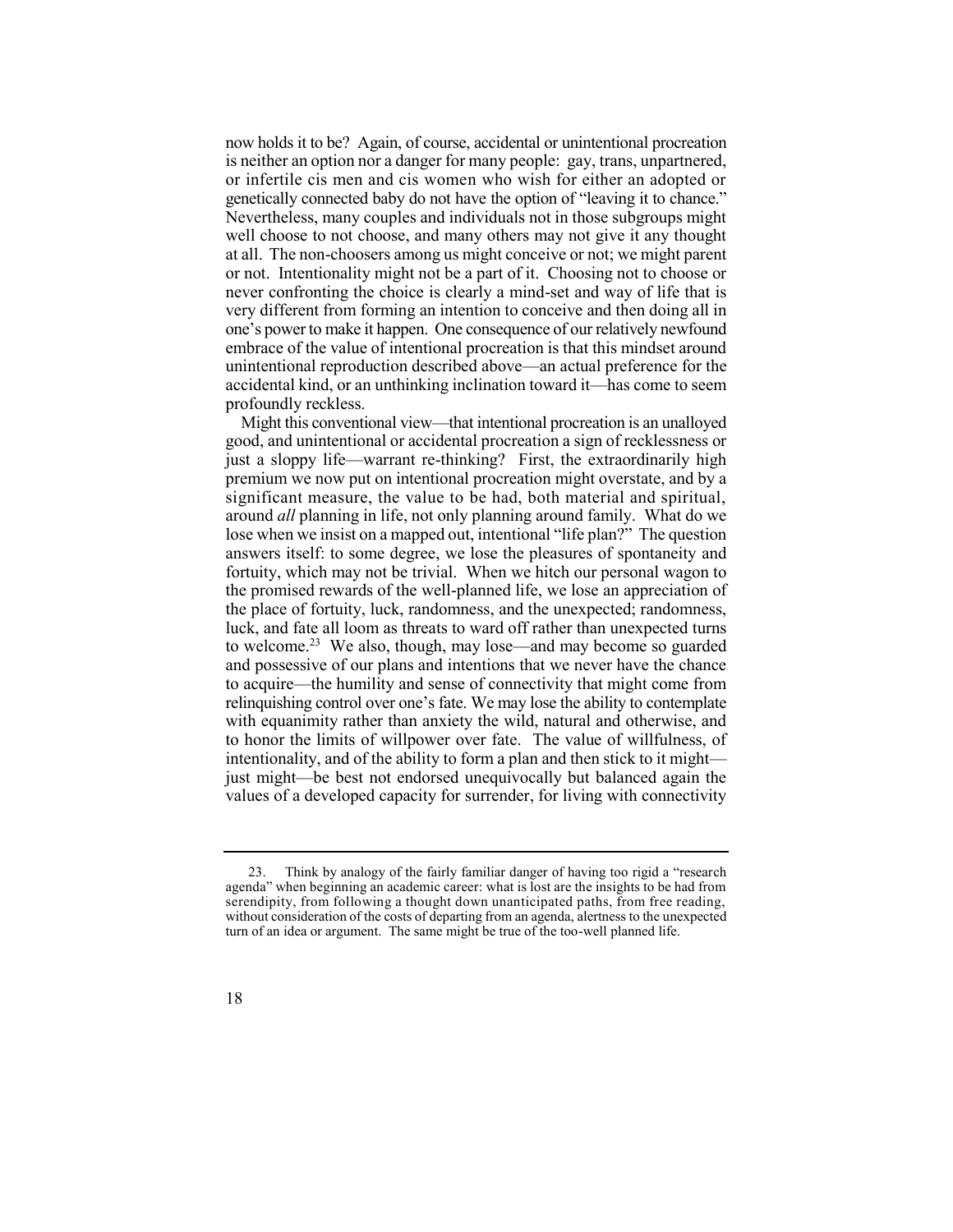rather than univocal penetrating forcefulness, and for developing an appreciation of the limits of one's own will.

 Second: with respect to *parenting*, overplanning and overintending are pretty clearly ill-advised strategies. Children defy adult expectations daily, weekly, yearly, all the time. Not being flexible enough to give up one's own plan for one's child, and not being able to simply acquiesce in the unfolding of their nature rather than one's own ambitions for their nature, is a common and sometimes tragic parental foible. Might the same be true of overplanning for conception, gestation, and particularly, for some constellation of fetal traits? What have we given up, or what is obscured or denied, by the strong consensus on the overriding value of intentional procreation? There is at least this: in a world in which conception, gestation, and fetal traits are left to chance—or a world in which the decision to leave it to chance is at least not denigrated—would-be parents might accustom themselves to the humility required for the parenting that might follow a birth, should they conceive or adopt. And, not just incidentally, they might open both themselves and the rest of us to the value of other ways to spend an adult life, should they not.

 Intentional procreation is now a part of a way of being in the world that is consonant with consumerism, careerism, and individualism all, and there may be reasons to resist its idealization on that basis alone. The idea that the *intent* to procreate is the interest that is injured by these negligent acts seemingly implies a conception of individual life that regards various plans of life as analogous to commodities from which individuals choose on a store shelf. College, a job, a spouse, a baby: as in the game of Life, so too in the real thing, are all possible options, and the choices between them are in ways more pivotal or more momentous or more defining than the job, college, or baby itself. All of this choosing, I'll suggest below, for the consequences of her choices beyond what is humane, and squarely to the detriment of communitarian bonds. If you *chose* it—and even more so if you fully intended it—you're stuck with the costs as well as benefits, procedure, decisions about one's future, or the costs of bearing and raising a child. I will discuss this below in more detail. The suggestion I want to make here is broader, and more speculative: intentional procreation might also rest on a way of being in the world that is not just consumerist, but might also be reflective of an overly mechanistic conception of human pretty clearly risks saddling the choosing individuals with full responsibility whether the "it" is a tube of toothpaste, a risky ride at a carnival, a medical fulfillment.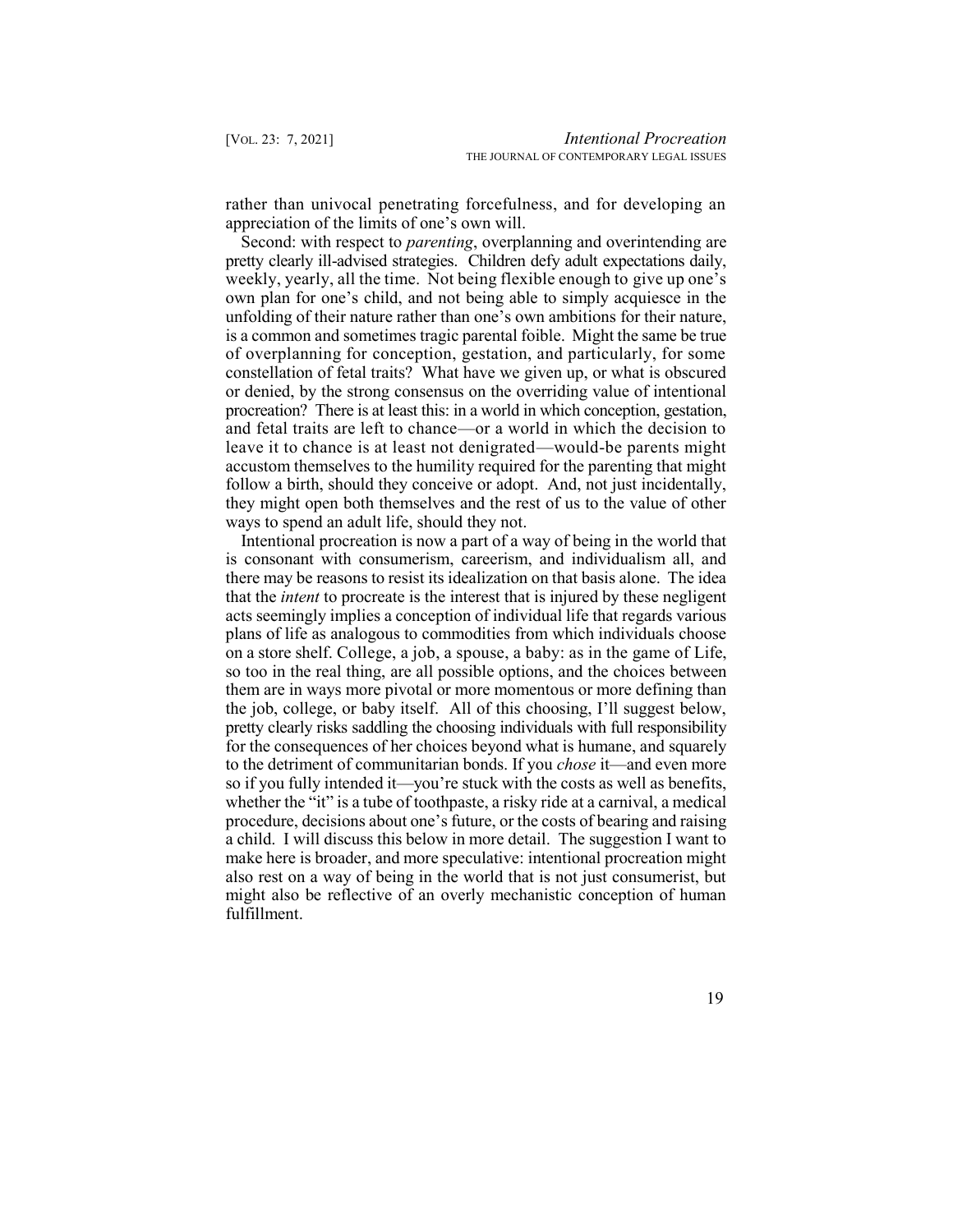plan, sticking to it, and reaping the awards, is one way to go through life. plan, sticking to it, and reaping the awards, is one way to go through life. But it has its limits, which should be acknowledged, and to endorse it unqualifiedly is to be peculiarly blind, or dismissive, to a range of ways of being that might open unforeseen pleasures. And, to endorse it in the realm of procreation in particular, it seems to me, might set oneself up to be peculiarly blind to some of the unmovable realities of parenting itself. Parenting after all does indeed involve becoming a hostage to fate, but it is also involves being a hostage *to the baby*. A parent becomes the slave to the infant's or newborn's imperative demands. And obviously, their imperiousness extends beyond their infancy. The "individual," upon becoming a "parent," relinquishes control over—sovereignty over—the timing of his or her own graduate degrees, promotions, dinners, date nights, novels, TV shows, and showers. Eventually she might get some of that autonomy and self-sovereignty back. But she learns quickly that being a good parent is in some measure not sticking to one's plan, including one's own plan It is, no doubt, *one* such conception: being the author of one's own life for one's own life.

 Let me sum this up. The valorization, particularly in liberal and capitalist cultures, of the "planned life" that so dominates our moral sense of "the good life" is peculiarly blind to the possibilities of other ways of being. We are not all planners. Of course, many people do not have the luxury or resources to plan one's life; there's a blatant class tilt to the bromide that the good life is the intentional life. And some of us just don't have the aptitude for it: life is hurled at us before we have the chance to reflect on the color of our parachute. We're passive, or clueless, or not much interested in the future, and may find ourselves in the thick of it without ever having the time or money or inclination to decide much of anything: whether or not to become a parent, or what our gender might be, or what our sexual orientation is, or what we should major in, or which graduate school to attend, or where to hold the wedding reception. And some of us don't do all that much planning, intending, or forming of a life plan— whether or not the plan includes parenting—by inclination: we are inclined to take life as it comes to us rather than taking the bull by the horns. Finally, some of us might even choose to live that way; we might take real pleasure in surrender and value our capacity for it. All that planning, to the non-planners among us, might seem so fetishistic as to be otherworldly.

 The point here is simply that planning, the bromides of Planned Parenthood notwithstanding, is not so obviously an advance over other ways to approach the place of reproduction or of non-reproduction in one's life. To the extent that Fox's suggested doctrinal reform—which is basically that we should add to tort law causes of action for interfering with procreational intent—rests on the assumption that it is precisely that, it does indeed truncate, as Unger intimated might be true of doctrinal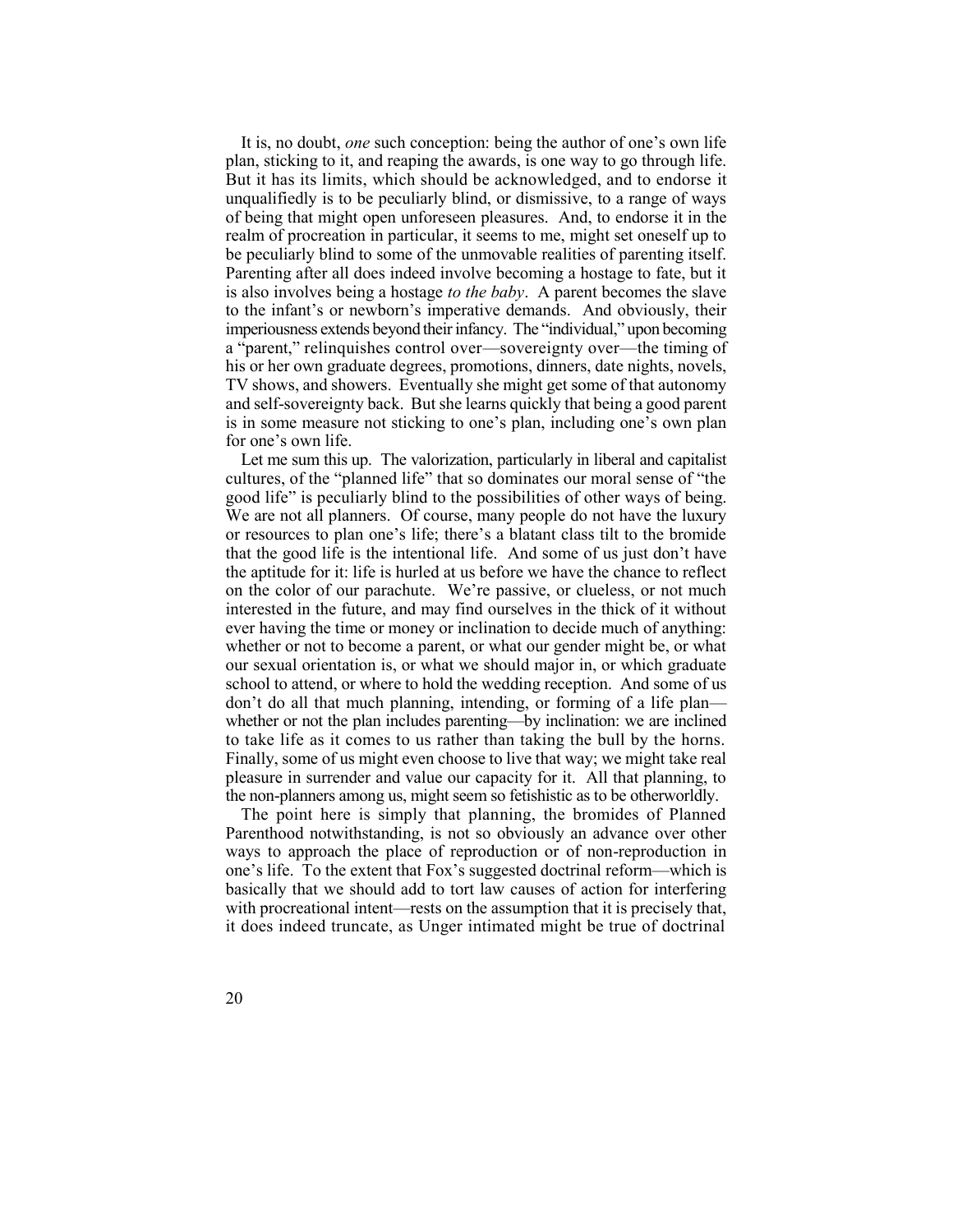reform scholarship across the board, possible grounds of doubt. Likewise, of course, to whatever extent we have *all* valorized it so as not to have even seen that we are doing so, we are all truncating our critical capacities. Here, that truncation might have some particularly perverse consequences: Intentional parenting, and perhaps the intentional procreation that led to since doing it well requires, in part, the capacity to relinquish some self- sovereignty, rather than doubling down on it. It may also perversely limit our enjoyment of it, to whatever degree enjoyment of parenting likewise overstated or understated, founded, or unfounded—are muted, or truncated, by traditional doctrinal analysis. In law we proceed by analogy through surface practices: we protect privacy, and privacy is no more important we should protect the harm that follows from having a fertilized cell mislaid. We protect probabilistic harm in some circumstances but not in these. The possibility that the circumstances of parenting might differ from other circumstances, precisely by virtue of the divergence of the ideal of parenting from other activities the ideal version of which implicates intentionality, is left unexamined. The analogous reasoning so central to legal reasoning demands similarity, and abhors distinctiveness. What it it, may to some degree actually limit our ability to do that parenting well, requires the capacity to appreciate fortuity. These claims—which may be than procreative intent, so if we protect the former, we should protect the latter. We protect the harm that follows from having a corpse mislaid, so almost definitionally avoids, though, is mucking around in the roots.

#### B. RIGHTS LEGITIMATING WRONGS

 The second major criticism the critical legal studies movement launched deeper injustices than those it targets.<sup>24</sup> There may be similar sorts of against doctrinal legal scholarship, and which might also have some traction here, was that normative doctrinal scholarship legitimates preexisting and problems here. The rights for which Fox argues, and the legal reforms he advocates, might compensate some reproductive harms and recognize some procreative rights, but precisely by doing so they may thereby rhetorically legitimate other reproductive wrongs. If so, it is worth considering whether one could modify the contours of the rights he's articulating so as to

 24. *See* Alan David Freedman, *Legitimizing Racial Discrimination through Antidiscrimination Law: A Critical Review of Supreme Court Doctrine,* 62 MINN. L. REV. 1049 (1978); Robert Gordon, *Unfreezing Legal Reality*, *supra* note 17.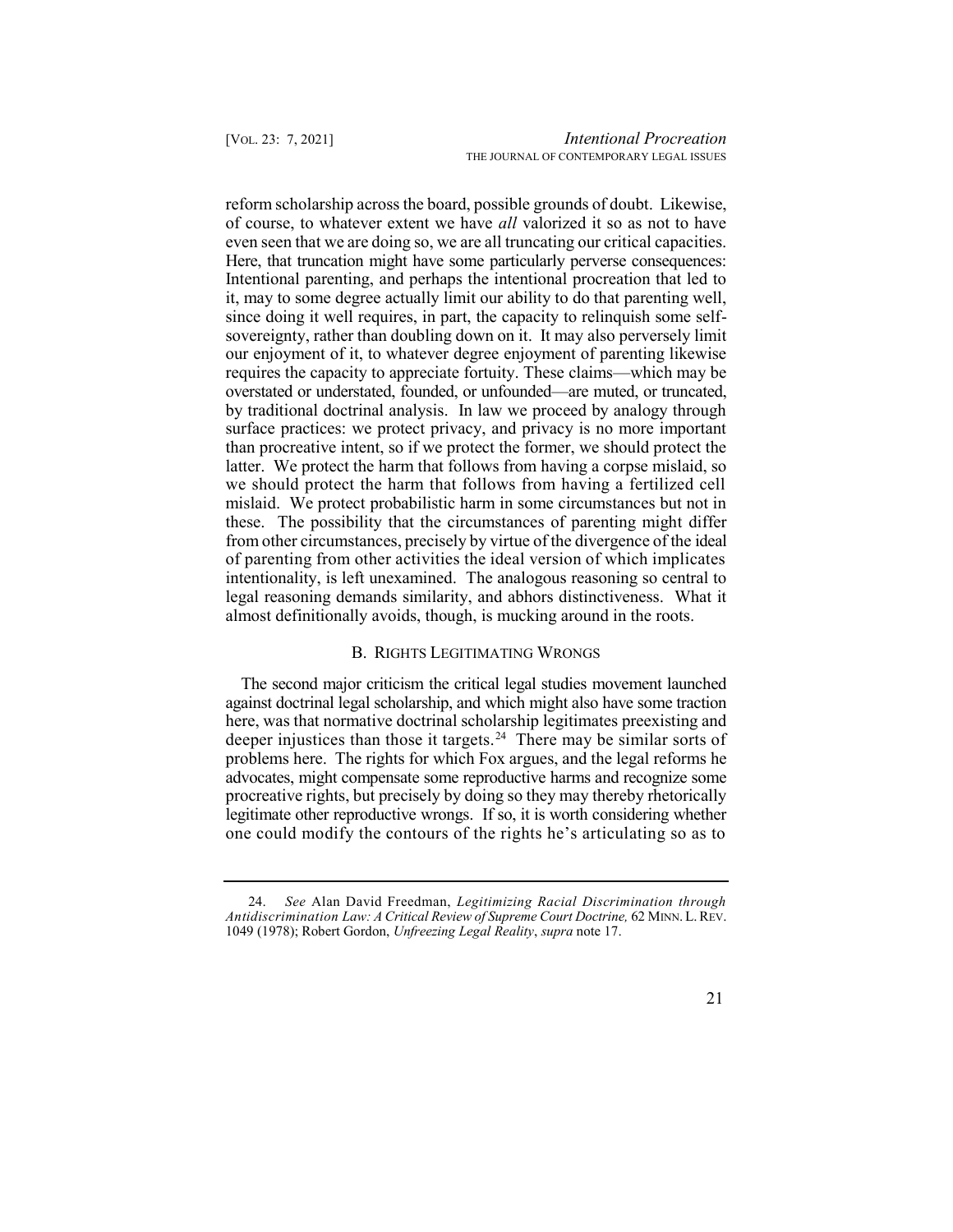minimize their legitimating impact. I'll suggest one way to do so in the conclusion.

 But first: how might the reforms suggested here legitimate deeper wrongs? The first is simply rhetorical: Fox wants to establish rights to intentional procreation, and then interests in having those rights protected against negligent invasion. But there are consequences to posing the issue in this way—as rights which ground interests—and not all of them are eventually enshrined as iconic, and perhaps as iconically American.<sup>25</sup> One result of that is that behavior that runs *against* the grain of the activity protected by the right is to some degree marginalized. So, one danger here is that as intentional procreation becomes a right, it then becomes a norm, reproductive lives. The "accidental procreation" I described above becomes not procreate, as Fox insists.<sup>26</sup> But nevertheless, singling out reproduction good. That which is encased within a right tends to be, first, insulated from even moral criticism, as well as from overt political attack, and then and then a sort of moral standard for how we all should approach our marginalized, while not parenting at all, whether by choice or accident, is rendered all the more invisible, or un-American, or immature, or pitiable. The right to intentionally procreate includes of course a right to intentionally as that to which we all have rights inescapably prioritizes our reproductive lives over other possible ways to envision an adult life. Those for whom reproduction is simply not at or near the center of adult life are by some measure rendered lesser.

 Second, rights that tend to create, or insulate, or promote *choice*—including all reproductive rights, but also other more familiar choice-protecting rights, and familial rights—share a quite different and distinctive sort of legitimation cost: they legitimate the privatizing of the *costs* of whatever chosen activity is protected by the right, and then legitimate the resulting impoverishment, which may be considerable. The right to choose or possess something, in other words, goes a long way toward "legitimating" the privatization of the cost of that to which the right of ownership or choice extends. If I have a right to possess something, intend to possess it, and then do so, I am responsible for the full costs and risks the thing entails whether that thing I have a "right to choose," or a right to buy, or a right to possess, is a risky real estate investment, or a losing lottery ticket, or a car's depreciation, or a stock's loss of value, or a disease-drenched private school. The "house" I've chosen to buy obviously includes the risk that rights such as contract rights, privacy rights, property rights, abortion

 25. Here as well, a large library of critical legal scholarship elaborated this critique of rights. *See generally* ROBIN WEST, RIGHTS, INTERNATIONAL LIBRARY OF ESSAYS IN LAW AND LEGAL THEORY, SECOND SERIES (2001).

<sup>26.</sup> FOX, BIRTH RIGHTS AND WRONGS, *supra* note 1, at 113–36.

<sup>22</sup>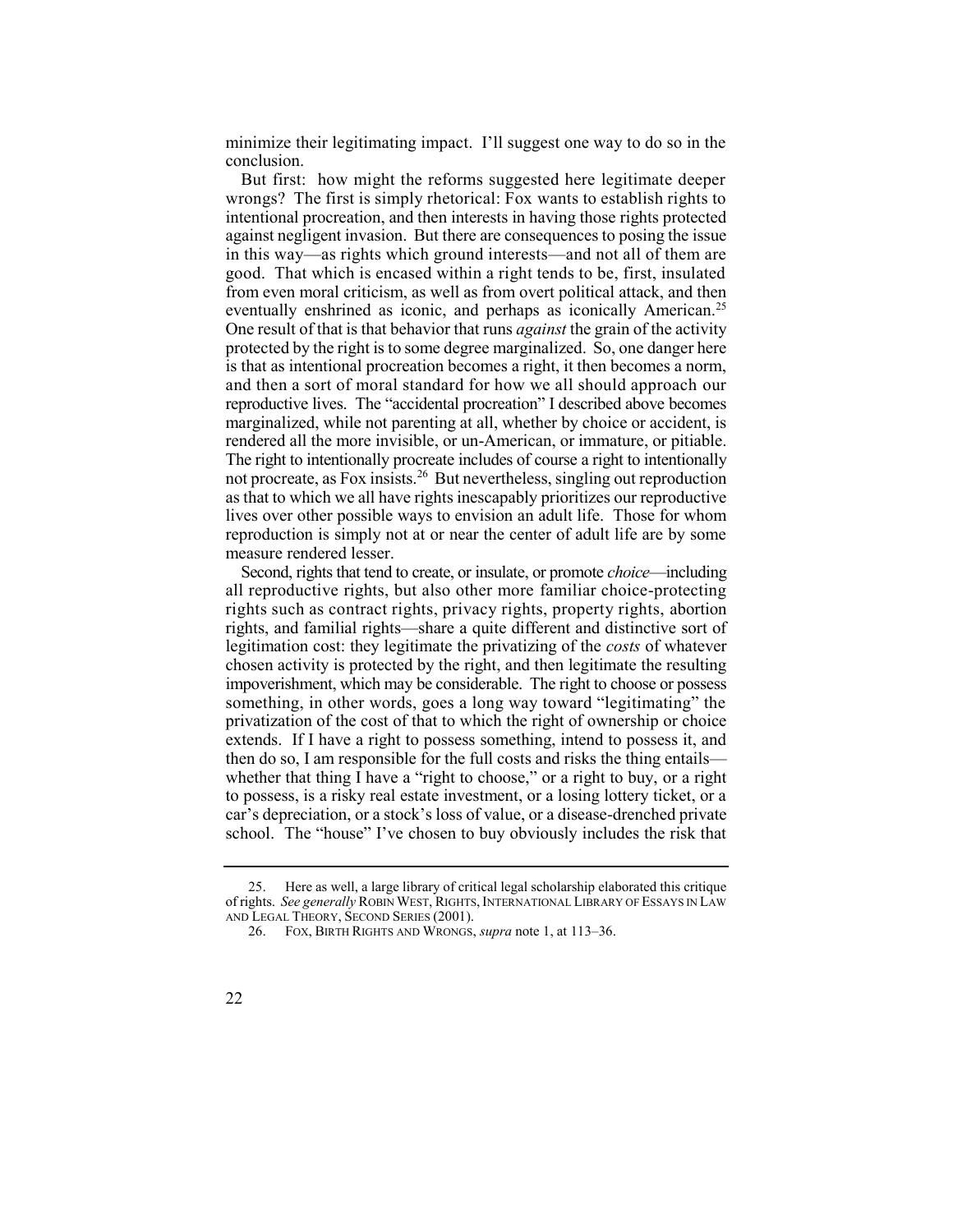it may lose value, the lottery ticket I've bought just as obviously includes the risk of it being a losing ticket, and so forth; that's just what ownership of a house or a lottery ticket is, at least in a market economy.<sup>27</sup> Ownership of a thing, and hence a right to own it, internalizes the costs of that thing to the owner of the thing and the holder of the right; the right owner owns the risk and cost as well as the potential benefits the thing bestows.

 The right to intentional procreation suggested by Fox's project might share in this internalization, or privatization of costs. Thus, by creating rights to intentional procreation, the perhaps unintended side effect might be the further entrenchment of the already severe privatization of the costs same way, and for the same reasons, that rights to choose or buy other things we've commodified—toothpaste, one's own death, one's health care, a body part, an abortion, a private school education—might generally privatize the costs of procuring those goods as well. The interest in intentional procreation, in other words, presupposes an individual's right to intentionally procreate without interference, which then might, as with all rights to choose or rights of commodification, impose the costs (and risks) of the purchase on the parents. And if so, then the strengthening of the individual's *right* to intentionally procreate, rather than relegate the fact of reproduction felt civic obligation to create a social welfare net that might help would- be parents without sufficient means to defray the exorbitant cost of parenting. of that procreation, including the cost of the parenting that follows, in the to luck or chance, may come with some diminution of the strength of our

 Another way to put this point is simply that rights to intentional procreation, by underscoring the intentionality of the act, and hence the privatized *causality* of parenting, might thereby likewise privatize the costs. After all, if I sail around the world or go to graduate school, and do so because I have so chosen and intended, there's no clear reason anyone else should help me with the costs of doing either of these things, and particularly with opportunity costs including the lost income from not being in the wage labor force for that time I've chosen to spend out on the open seas or sitting in a classroom. After all, I chose to be a sailor or a student, with all the attendant costs, it wasn't thrust upon me. It's not obvious why the same logic wouldn't or shouldn't hold here: if I parent only because I

 27. The analogy I'm using here between the purchase of a lottery ticket and the purchase of a house was first suggested by Richard Posner. *See* Richard A. Posner, *The Ethical and Political Basis of the Efficiency Norm in Common Law Adjudication*, 8 HOFSTRA L. REV. 487 (1980).

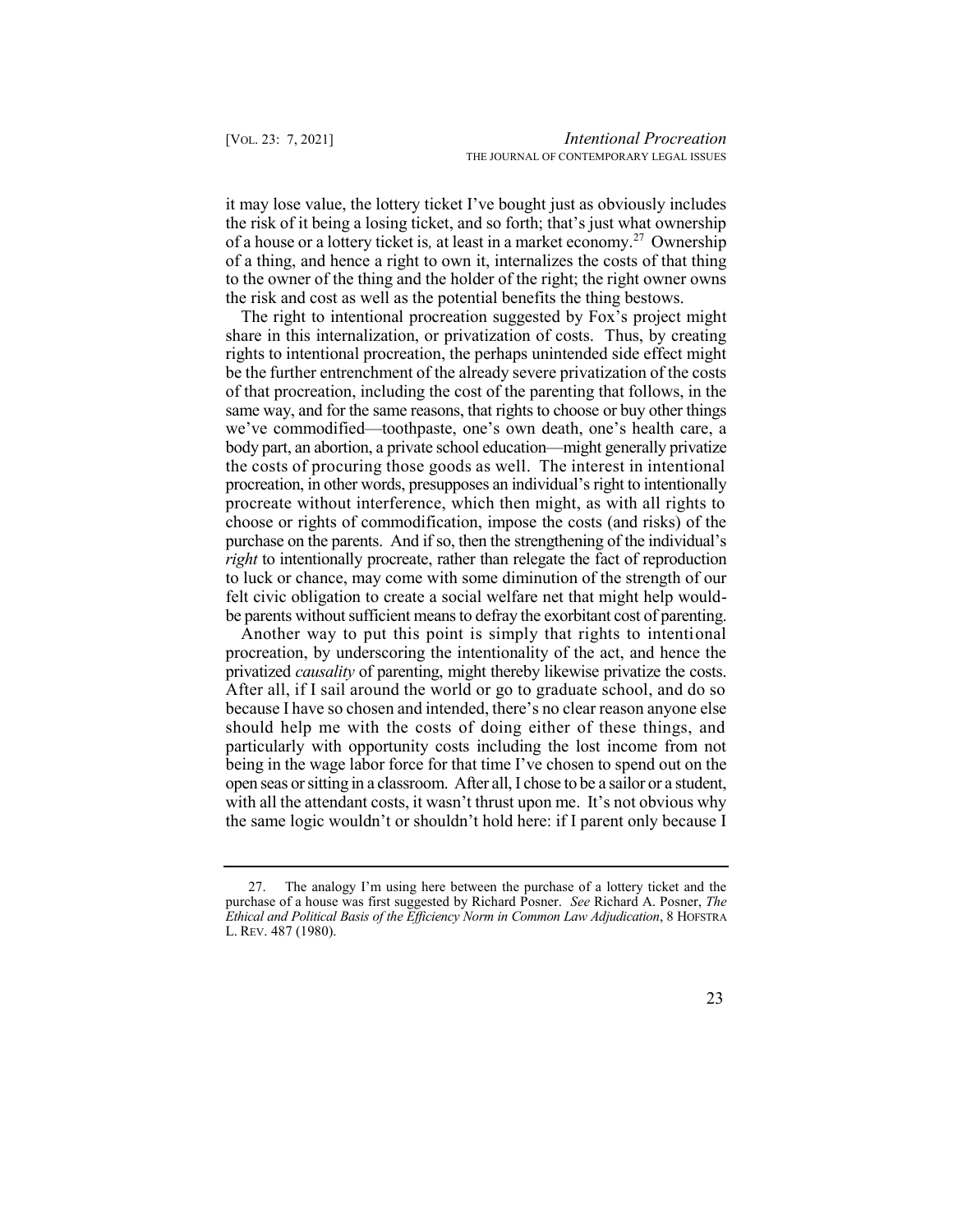formed and then acted on my intention to do so, then there is that much *less* reason to look to others for assisting me in shouldering the costs. Contract rights and tort actions might attach as well, as Fox here insists, in the event of breach or negligence, against co-contractors. But that only underscores, or legitimates, the pervasive privatization: shy of negligence or fraud, in the aggregate, the costs of whatever I have intentionally purchased, including the purchase price and the cost of upkeep and the opportunity assume them. There's no reason to impose them on the community. If we apply this plenty-straightforward market-based logic that we routinely apply to all purchases to these procreative purchases, then the bottom line is pretty clear: rights to intentional procreation might actually diminish our felt communal responsibility for sharing the costs of child raising, even while at the same time providing a means of compensating—through the remedies provided by a civil action in tort law—the relatively few whose costs, are imposed on me, and rightly so, if I freely chose and intended to intentions may have been thwarted by a defendant's negligence.

 Finally, there are distinctive legitimation dangers attached to tort rights generally that have particular salience here. Tort scholars have long recognized a "moral luck" problem that runs throughout the entire field<sup>28</sup>: a victim of negligence may recover in court for an injury which is similar or identical to that suffered by someone who had the bad luck *not* to have also been the victim of provable negligence. That party will recover nothing, through no fault of his or her own. Likewise, a negligent tortfeasor who causes injury and might therefore be held responsible for the damage may be no more at fault than a negligent actor who, for reasons unrelated to his actions, may have had the good luck not to hurt anyone. This very general problem with the structure and consequences of our tort regime also attach, and with considerably poignancy, to this proposed extension of tort to include the reproductive harms Fox wants to recognize. A couple that had its intentions to bear a healthy child thwarted by a negligent third party, on Fox's proposed expansion of tort law, may have an actionable claim against the private party whose negligence occasioned that harm. But a couple who conceives and then bears and raises a severely schizophrenic child without using the services of a sperm bank, and who likely never formed intentions regarding the quality of their child's mental health beyond very general parental hopes, is burdened with the same extraordinary costs. They may not have had intentions that were thwarted, but they are otherwise so similarly situated that the commonality between these two couples must bear the costs of raising a severely schizophrenic child and who has

 28. For a discussion and refutation of this common objection, *see generally* John C.P. Goldberg & Benjamin C. Zipursky, *Tort Law and Moral Luck*, 92 CORNELL L. REV. 1123 (2007).

<sup>24</sup>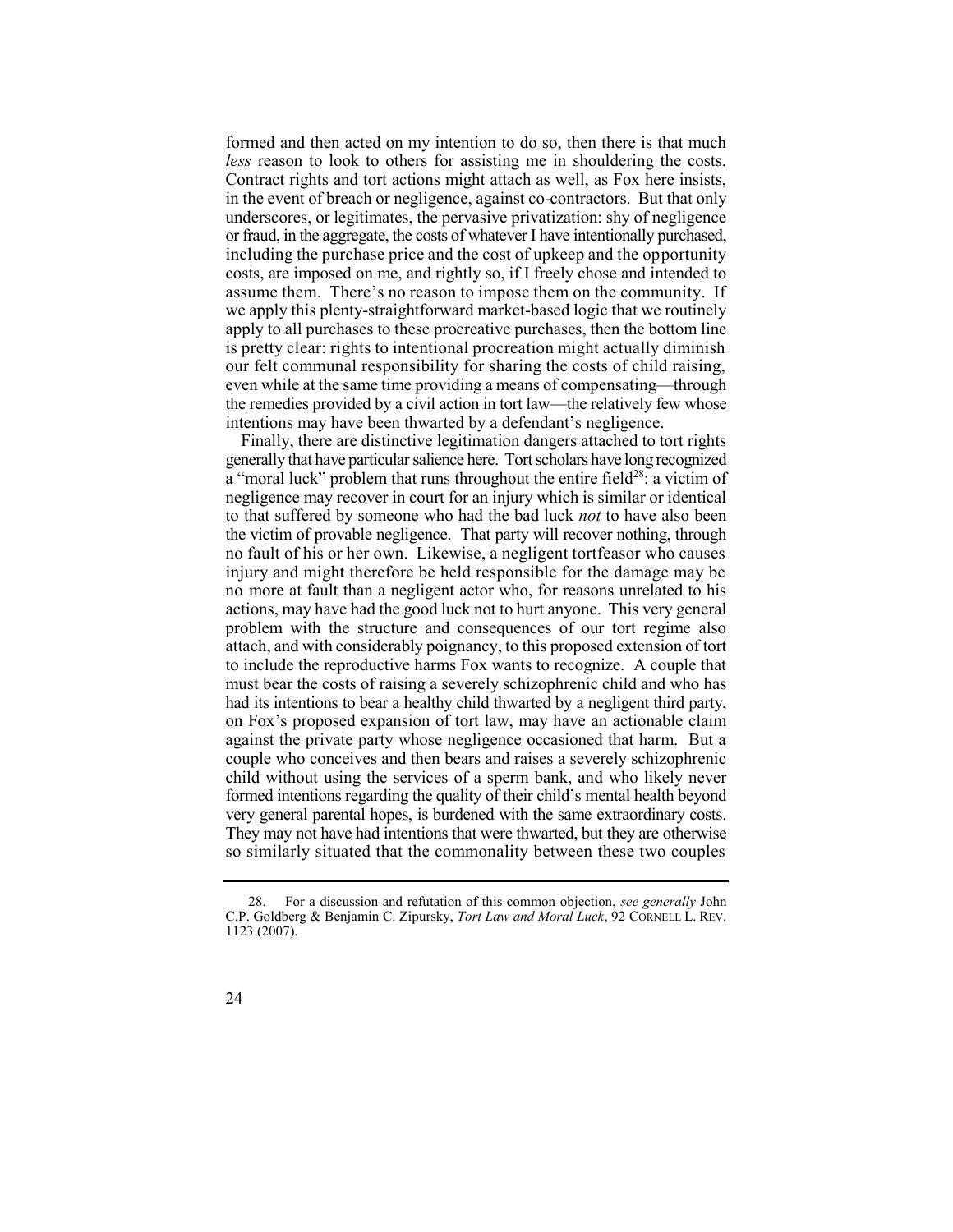between the two: the magnitude of the harm both couples are suffering— which at least financially might be identical—dwarfs the fact that the first couple had a thwarted intention, but not the second. seems to outweigh any sensible distinction that could or should be drawn

 The problem is deeper than simply the lack of horizontal equity between very similarly situated couples. This is where "legitimation" comes into play with a bite, so to speak. The suggestion that justice requires that only the first couple receive compensation, because only that couple suffered thwarted *intentions*, strongly suggests that the second couple not only will have no tort action, but also has no justice-based grounds at all for assistance inside or outside of tort law. It seems to imply, in other words, that it is *only* thwarted intentions—and not the profound costs of coping with mental illness in a family—that are deserving of compensation. That is the work done by tort law's legitimating rhetoric: precisely by compensating for some injuries in life, it strongly suggests that *that* is all justice requires; course, this is illogical: it doesn't *necessarily* follow, as a matter of law or logic. That the first couple receives compensation for thwarted intentions doesn't suggest that the second couple doesn't deserve assistance, for instance, as a matter of social justice. But nevertheless, it may well follow as a matter of loose, legitimating rhetoric. By compensating the first couple, it might seem, we've exhausted the demands of justice. Parents with profoundly disturbed young or adult children simply suffer from bad luck, which means that the injuries that otherwise befall us are of no communal concern. Of they are on their own.

 This seems like a very high rhetorical cost to bear. The first couple might well have relied on representations by a sperm bank regarding the health of the sperm donor, while the second couple did not. The first may therefore have had a legitimate expectation of having a healthy child, and expectations, legitimate or otherwise, and were content to rest with the roll of the genetic dice. The first couple is compensated for the thwarting of that expectation, while the second of course is not. But the difficulties both couples will face as parents seemingly call out for some sort of sympathetic and societal response to both, rather than to one but not the other. The callousness or inhumanity of saddling the second couple with these extraordinary costs—rather than having any sort of rational and compassionate system for spreading the costs of coping with family members who suffer from severe mental illness across the board, and regardless of whether or not expectations were thwarted by negligence—may be perversely had those expectations negligently thwarted, while the second had no such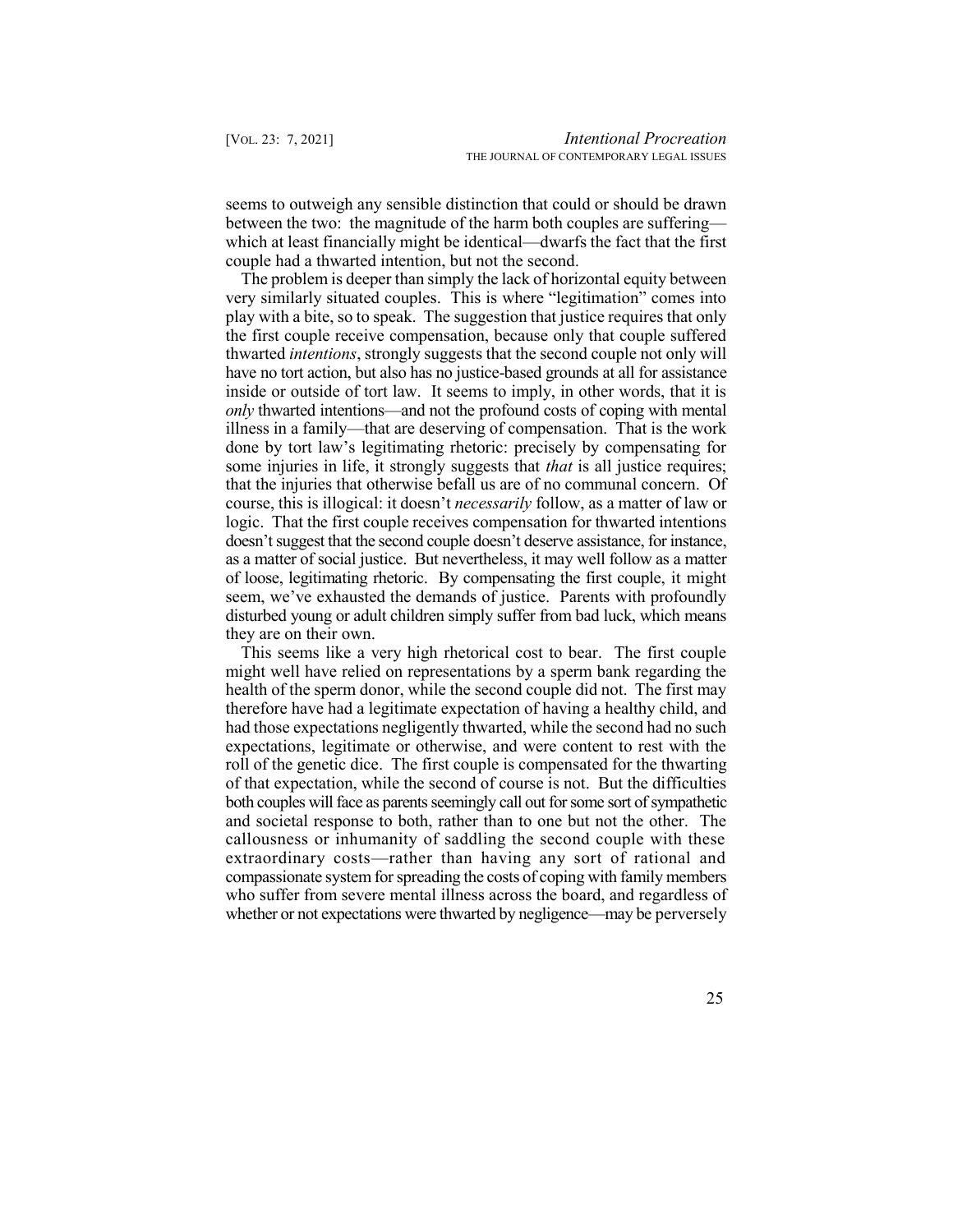legitimated by the identification of a very small subset of such parents who, unlike the others, receive the benefit of tort law, for redress of their thwarted intentions.

#### C. CONCLUSION

 Neither of these objections—first, that Fox's endorsement of a right to intentional procreation truncates critique of that practice, and second, that his proposed reforms of tort law to protect the right runs the risk of legitimating larger wrongs—is fatal. Thus, a fair response to the first objection—that a doctrinal analysis truncates critique of the underlying social practice—may be simply that more intentionality in reproductive life carries so many clear social as well as individual goods over the constellation of force, social pressure, and ignorance in the reproductive regimes that it replaces, that whatever is lost by virtue of the lack of criticism of the practice—whether it be an appreciation of spontaneity in life, or an admirable humility in parenting, or too much deference to plans and intentionality generally—may be well worth the gain in the happiness, health, and wellbeing of well-planned families. A toting of those benefits make this conclusion seem plausible. First and as noted, the separation of opens up the possibility of procreation to a much larger number of people a shift to intentional rather than accidental or forced procreation—including intentional conception, contraception, gestation, childbirth and childrearing —goes some distance toward recognizing women's full humanity, and centering rather than marginalizing women's interests. It has been a two- millennia struggle to reach a point where women are accorded the right to exercise their will over reproduction; it doesn't seem too much to ask that both women and men therefore make some effort to use the means that facilitate that exercise of will. And third, there are clear society-wide benefits to the practice of intentional procreation, as Planned Parenthood has long stressed. To the degree that we succeed in urging would-be parents and nonparents to plan, we have fewer unintended pregnancies, fewer abortions, fewer impoverished families, and perhaps better cared for children as well. We also have more parents, and particularly more mothers, better prepared to navigate the shoals of work and family life, by virtue of having thought things through ahead of time. On the other side of the ledger the rhetorical costs I've rehearsed above are speculative. Very generally, our lives may well be both happier and more rational if we both formulate and then act on intentions to reproduce rather than leaving reproduction to chance. Our planet and communities might be healthier as well, if we reproduction from sexuality, and in some measure its commodification, who wish to parent, and that alone is clearly a reason to applaud it. Second,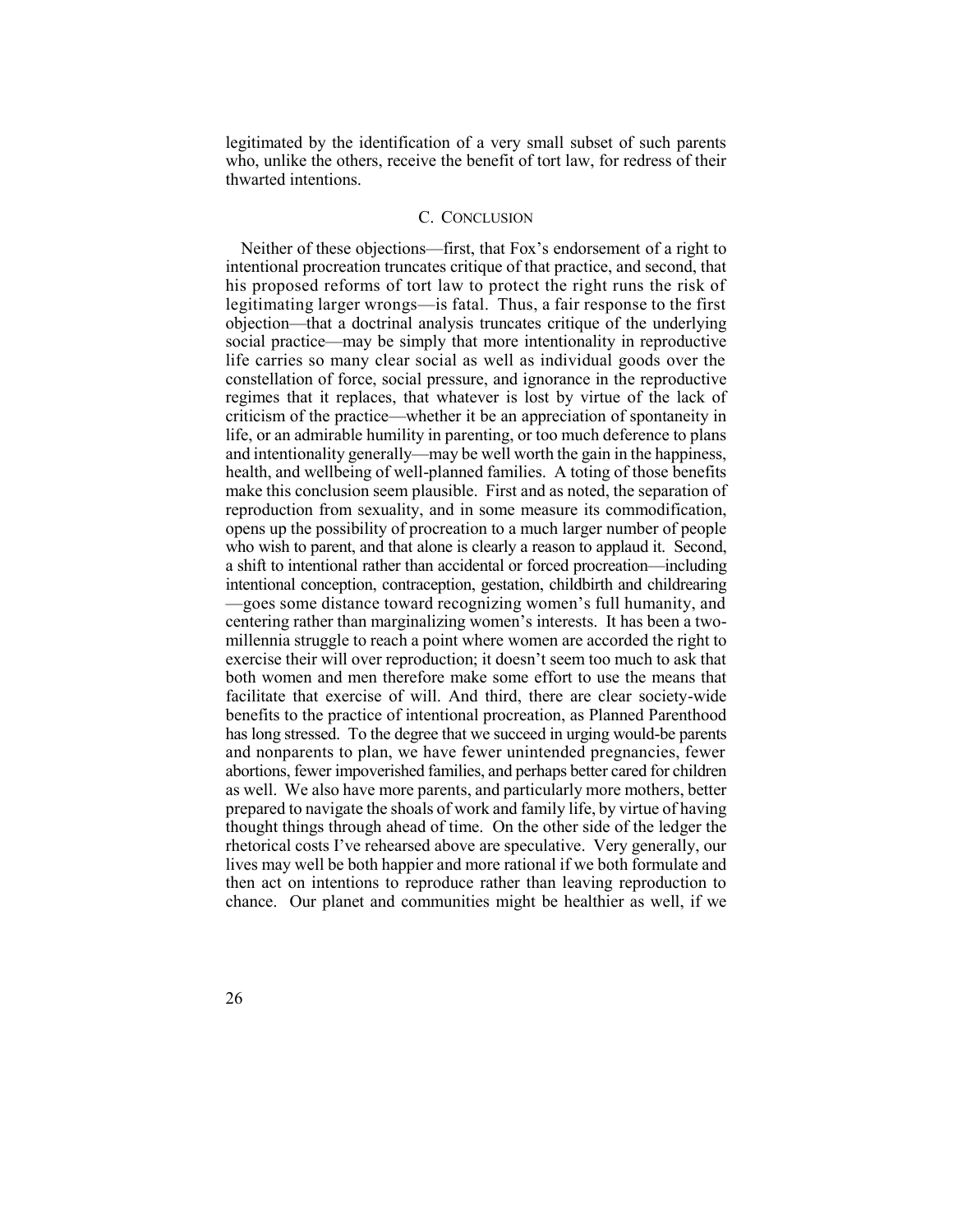encourage all co-citizens to do likewise. Giving up a bit of spontaneity along the way? It might be a trade worth making.

 It is not so easy, I think, to counter the possible legitimating consequences of valorizing intentional procreation. To recap: the creation and then reliance on a legal right to intentional procreation, protected in part through tort law, might rhetorically valorize intentional procreation, to the detriment of non- and accidental parents; it might further legitimate the imposition of the costs of child care exclusively on parents, rather than the spreading of those costs through a social welfare net; and it might further legitimate, to some measure, the imposition of the extraordinary costs of raising children and therefore do not have grounds for a lawsuit. Of course, legitimation costs are also virtually by definition speculative—their very logic rests on the assertion of counterfactuals—and it is possible the politics of all of this could run in the opposite direction. Highlighting the advisability of having one's intentions, rather than either fate or force, govern the role of reproduction in one's own life might actually spark support for parents whose purses are stretched thin by their disabled children's needs, rather than threaten that support. It's also possible that intentional rather than accidental parenting will increase rather than challenge our appreciation of the value of childless lives, and that it will increase across the board the awareness of a greater need for societal support of vulnerable families. with disabilities on those parents who did not have thwarted intentions,

 objections—that the creation of torts for the thwarting of procreative harms on the other—are clearly speculative, untestable, and may be outweighed by the tangible benefits of the legal reform for which Fox is advocating. Nevertheless, it doesn't follow that these legitimating and truncating costs don't exist. If we take them seriously, it might be worth asking whether there's a way to promote fair results for those whose reproductive intentions are thwarted in the way Fox describes, but without going down the path of creating a right in those intentions—a right which might valorize reproduction, legitimate the privatization of costs, and So, the consequences of both of these critical legal studies-era-inspired intentions might truncate critique on the one hand, and legitimate deeper marginalize other ways of living in unappealing ways.

 I've suggested these objections, all rest on a fundamental "right" to intentional and particularized conception where traits are specified. But is it necessary to create a *right* to intentional procreation for those tort actions to proceed? I think there is. The novel causes of action Fox suggests, and to which procreation: specifically, rights to intentional conception, contraception,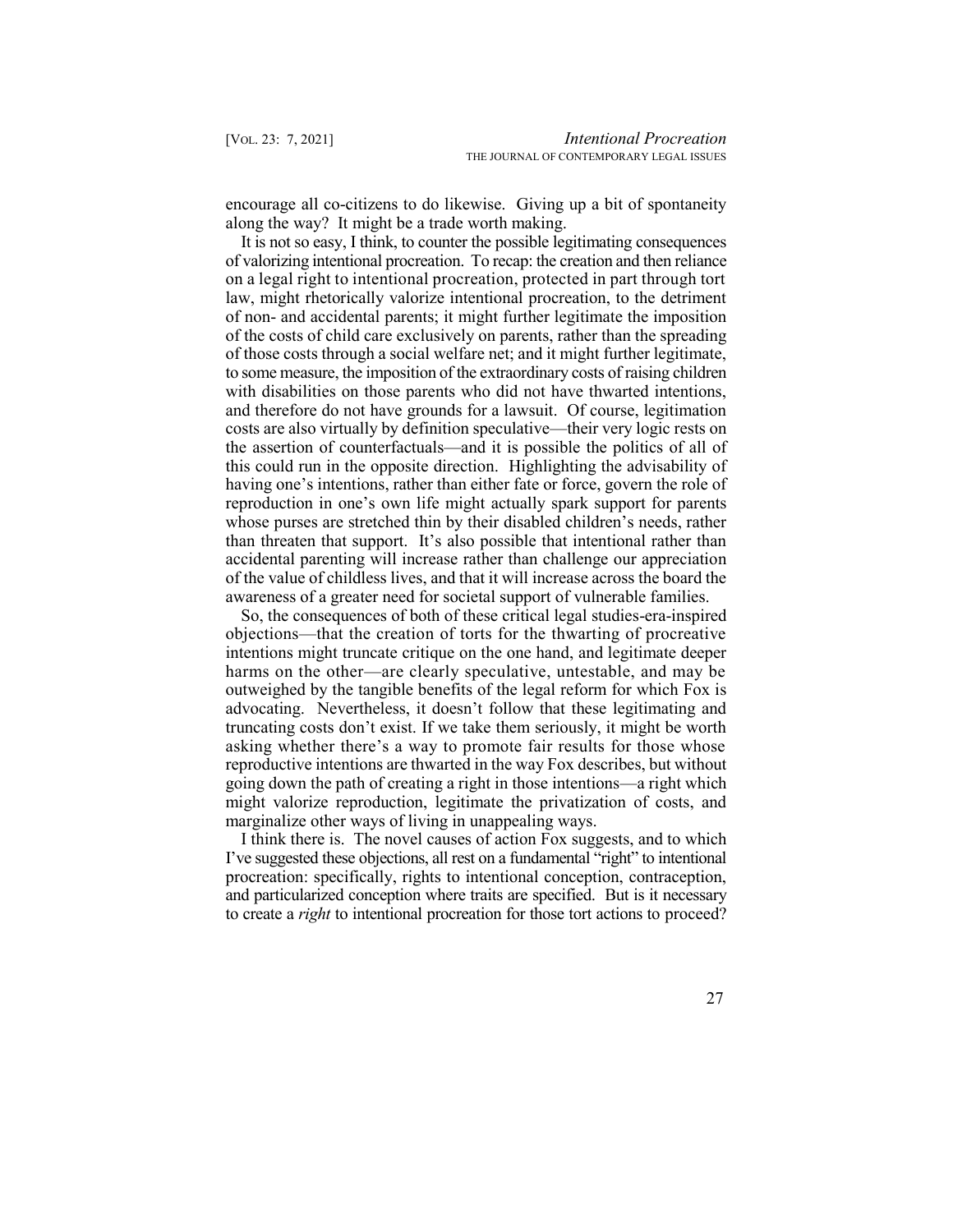Maybe not. By his own telling, Fox was apparently drawn to this path— supports three novel causes of action around intentional procreation—by 1890s, which ultimately resulted in the creation of new tort actions for invasion of privacy. The authors in that piece likewise first identified a set of interests in privacy, then argued for a right that would protect those interests, and then for particular causes of action in tort where the interest is violated by private parties. It worked. But there is nothing here that to-interests-to-causes-of-action" strategy. There may be another way to to assert and then recognize a right, which grounds an interest, which then the power of the example set by an article by Warren and Brandeis in the requires a Warren-and-Brandeisian, invasion-of-privacy-styled "rightsreach the same end.

 From Fox's own recounting, it seems that courts have not been recognizing these causes of action for a series of reasons that have little to types of harm are recognized in tort law across the board. Thus, some harm, at least where the breach of the duty of care was negligent but not intentional or reckless. That is sufficient to foreclose some of these claims.<sup>29</sup> Other courts have been reluctant to recognize so-called "foregone benefits" as the gravamen of a tort action, which again accounts for much of the injury in these cases: the negligent reduction of a probability for a wished- for conception, or the negligent increase of a risk of a dangerous pregnancy or [birth.30](https://birth.30) Still others have found the injury too hard to define, or [quantify.31](https://quantify.31)  recoverable in tort, these lawsuits could proceed as straightforward malpractice or negligence cases against medical providers or commercial entities for a currently disfavored form of harm—emotional, probabilistic, or nonquantifiable. And they very well may do so, as these cases proliferate. The tort law system might, in other words, better self-correct so as to address these meritorious cases by emphasizing their *ordinariness*, and their striking similarities to cases in which recoveries are allowed, rather than underscoring their distinctiveness through the articulation of newfound fundamental interests in intentional conception, contraception, or specification intentional procreation at the cost of marginalizing nonintentional procreation, and legitimating the absence of decent childcare and healthcare assistance for parents and others, who cannot spread the costs of coping with a do with reproduction and much to do with general limitations on what courts are predisposed to disfavor and discount emotional distress or mental If courts would remove just these traditional obstacles to the types of injuries of particularized traits. Doing so would at least avoid the risks of valorizing seriously ill child through a lawsuit.

<sup>29.</sup> FOX, BIRTH RIGHTS AND WRONGS, *supra* note 1, at 64–68.

<sup>30.</sup> *Id.* at 55–64.

<sup>31.</sup> *Id.* at 68–71.

<sup>28</sup>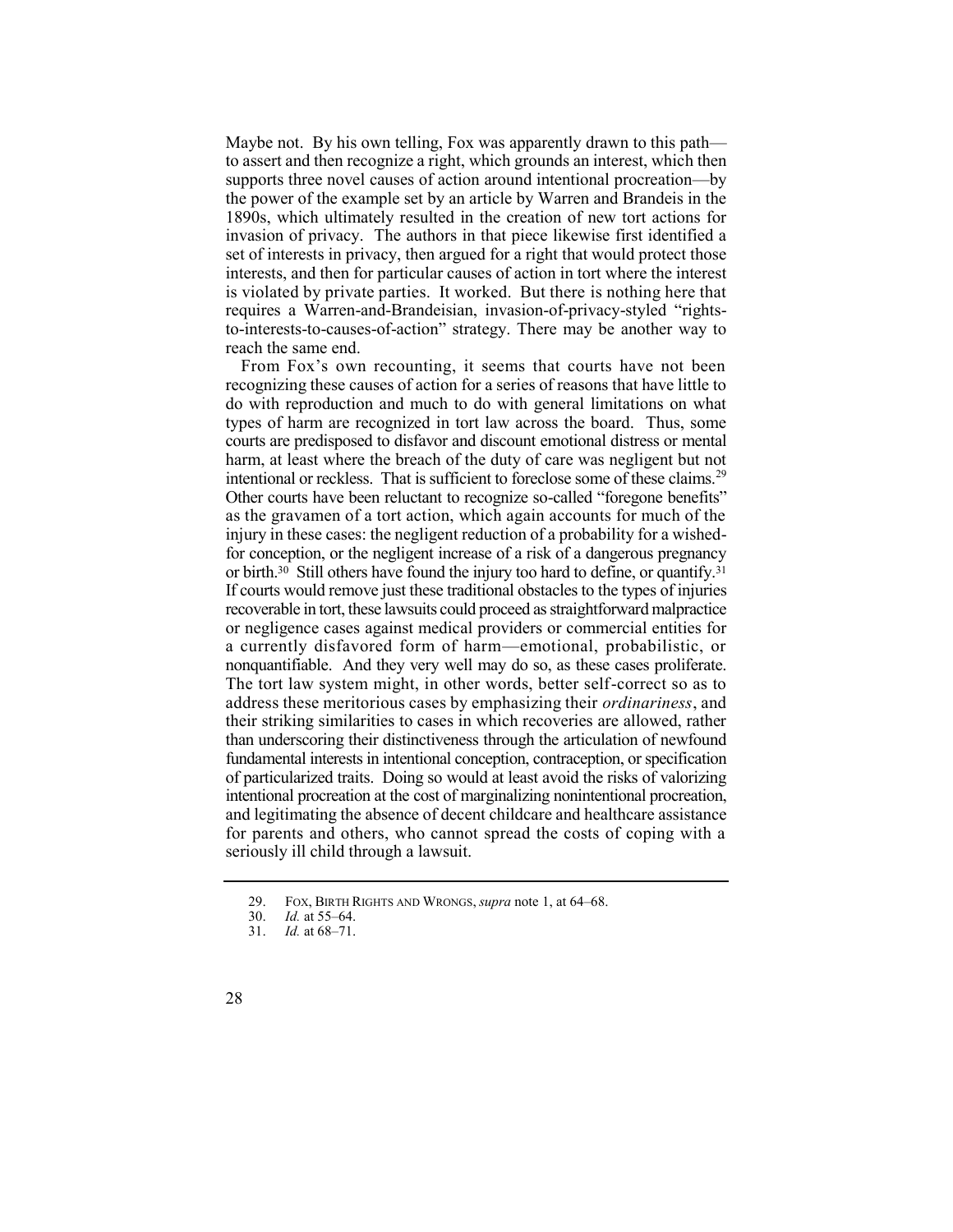of action along familiar preexisting lines, albeit while also arguing for the overdue recognition of the seriousness of heretofore disfavored emotional arguing for decades, and they may be more recognizable, more understandable, and more consonant with the harms these plaintiffs actually sustain, than the harms to intentionality that Fox is propounding. They may also simply have a better chance of success, if framed in these traditional ways. As long recognized, common law courts have a propensity to not fuel social conflict, and an inclination to render law more rather than less general. And judges might just be more inclined to go with the devil they know than the devil they don't. The novelty of these claims—the devil they common law courts, beyond those I've tried to articulate here. To cite just across the board, either as the basis for a tort action, or as a fundamental interest. Treating reproductive intentions as more weighty than others which are not protected by tort, and therefore deserving of compensation when they are thwarted, involves the court in a two-fold speculative enterprise: first, engaging in whatever reasoning is required to conclude that conceiving, gestating and parenting are more worthy, as objects of intentionality, than hedonic plans such as sailing or noble plans such as disease-curing, and second, treating the intentions themselves as that which, when thwarted, are so injurious as to be the sensible subject of a There may also be strategic reasons, completely aside from the truncating and legitimating risks recited above, to continue to fashion these causes and probabilistic harms. Those harms are plenty real, as scholars have been don't know—will create problems of generality and horizontal equity for one example alluded to above: we don't recognize "thwarted intentions" lawsuit. Both are heavy lifts.

 My suggestion is simply that, if faced with a sympathetic plaintiff alleging a reproductive harm and a clearly negligent defendant, a court may be more inclined to uphold an action against a motion to dismiss on the basis of a clear-cut argument that courts should no longer denigrate tort of thwarted intentions, whether those intentions be characterized as quickly discarded the Occam's Razor solution to the very real problem he has uncovered: apply ordinary tort law to these ordinary breaches of a breaches to lead to recoveries, plaintiffs and their lawyers need to convince the courts that the class of harms that should be compensable should include emotional as well as probabilistic harms. If they succeeded emotional or probabilistic harm, than it would be inclined to find a new intentions to conceive, contracept, gestate or parent. Fox has perhaps too general duty of professional or vendor care that result in harm. For these